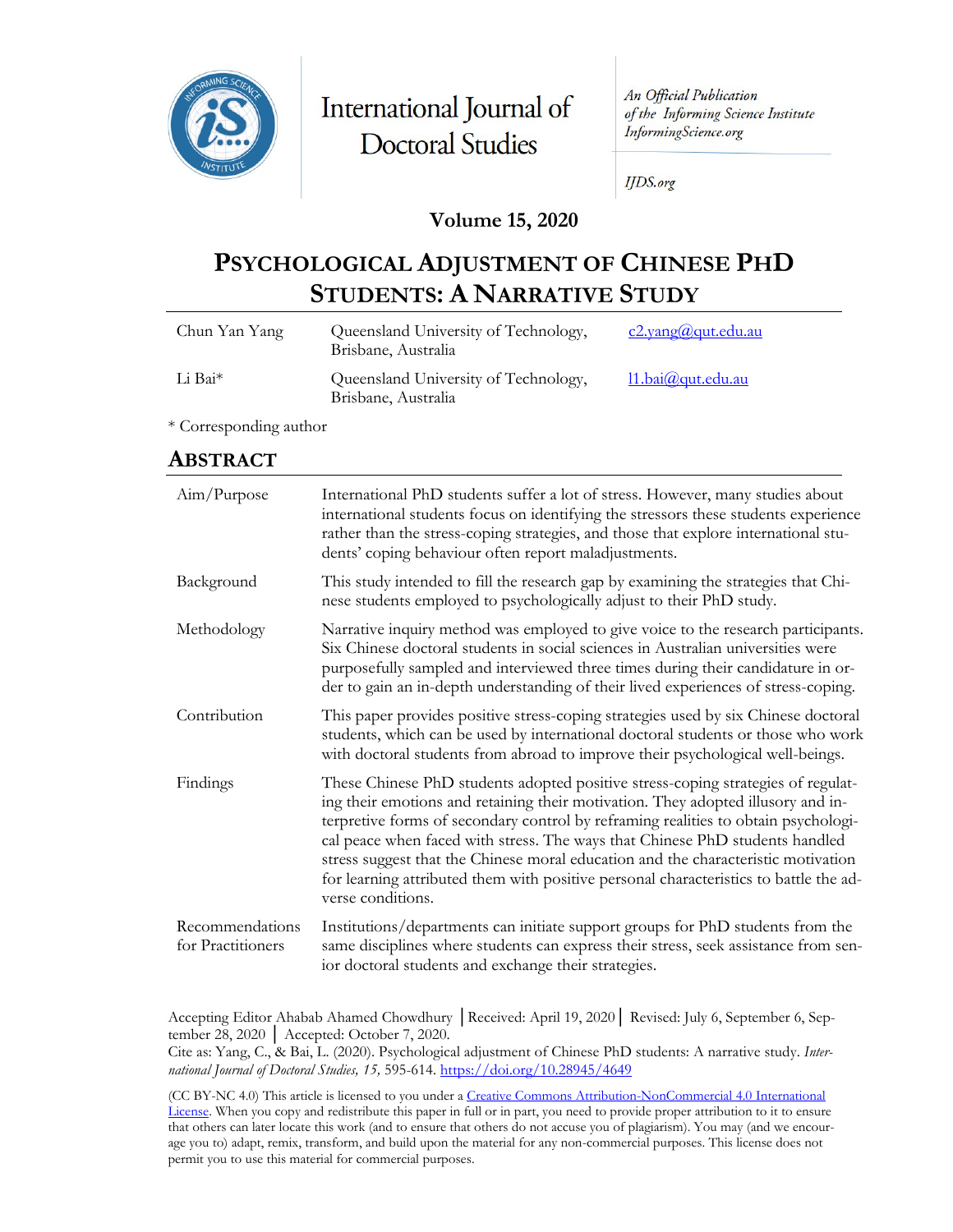|                                   | Institutions/departments can also support international doctoral candidates by<br>taking a more flexible approach to policies and procedures concerning doctoral<br>students taking leave both in terms of when it is taken and the duration.                                                                                                                          |
|-----------------------------------|------------------------------------------------------------------------------------------------------------------------------------------------------------------------------------------------------------------------------------------------------------------------------------------------------------------------------------------------------------------------|
| Recommendation<br>for Researchers | Researchers can focus on international doctoral students' positive stress-coping<br>experiences as well as negative experiences to present a balanced picture of the<br>doctoral journey.                                                                                                                                                                              |
| Impact on Society                 | The findings from this research on doctoral students' stress-coping can equip<br>doctoral students with strategies to handle their psychological challenges, which<br>in turn may enhance their overseas doctoral experiences, reduce the dropout<br>rates, and raise awareness of supervisors and institutions about doctoral students'<br>psychological well-beings. |
| Future Research                   | Future research can examine the stress-coping experiences of other international<br>doctoral students, focusing not only from the individual psychological angle but<br>from the academic and social perspectives.                                                                                                                                                     |
| Keywords                          | Chinese PhD students, stress coping, secondary control, qualitative interviews,<br>psychological adjustments                                                                                                                                                                                                                                                           |

### **INTRODUCTION**

Past research indicates that PhD students suffer a lot of stress during their entire doctoral journey due to various cognitive, social and emotional challenges (e.g. Bendemra, 2013; Devos et al., 2017; Martinez, Ordu, Sala, & McFarlane, 2013; Waight & Giordano, 2018). A recent study by Leveque et al. (2017) finds that compared with three other samples in their study, i.e., highly educated general population, higher education students, and highly educated employees, doctoral students in Flanders have more prevalent mental health issues. It is also reported that more than 40% of the PhD students in the US and the UK quit during their doctoral candidature due to stress (Bendemra, 2013; Golde, 2005). The feeling of loneliness among doctoral students, for instance, has been frequently reported (Ali & Kohun, 2007; Bendemra, 2013; Zhou, 2014), particularly among social science students given the individual nature of their research (Chiang, 2003; Janta et al., 2014), and among international students who have to overcome language and cultural barriers in addition to socialising into a new academic environment (Winchester-Seeto et al., 2014).

Despite the large body of research on PhD students, the majority is concerned with the doctoral learning experiences (e.g., Harman, 2003; Smith & Khawaja, 2011; Trice & Yoo, 2007), with a focus on identifying the stressors (Bagaka's et al., 2015; Winchester-Seeto et al., 2014; Zhang, 2016). Only very few have examined how they cope with stress. Given that doctoral students in social science have been found to have a lower doctoral completion rate than science students (Golde, 2005), and that international PhD students may face greater challenges than their domestic counterparts, it would be worthwhile to explore in depth the stress-coping experiences of international doctoral students in social sciences. This study therefore examines the stress-coping strategies of Chinese students of social sciences in their PhD study in Australian universities, as Chinese students constitute the largest body of international doctoral students in Australia (Yang et al., 2017) as well as in other countries such as the U.S (National Science Foundation, 2019).

### **CONCEPTUAL FRAMEWORK**

The following figure is a diagrammatical representation of the conceptual framework informing this study (Figure 1).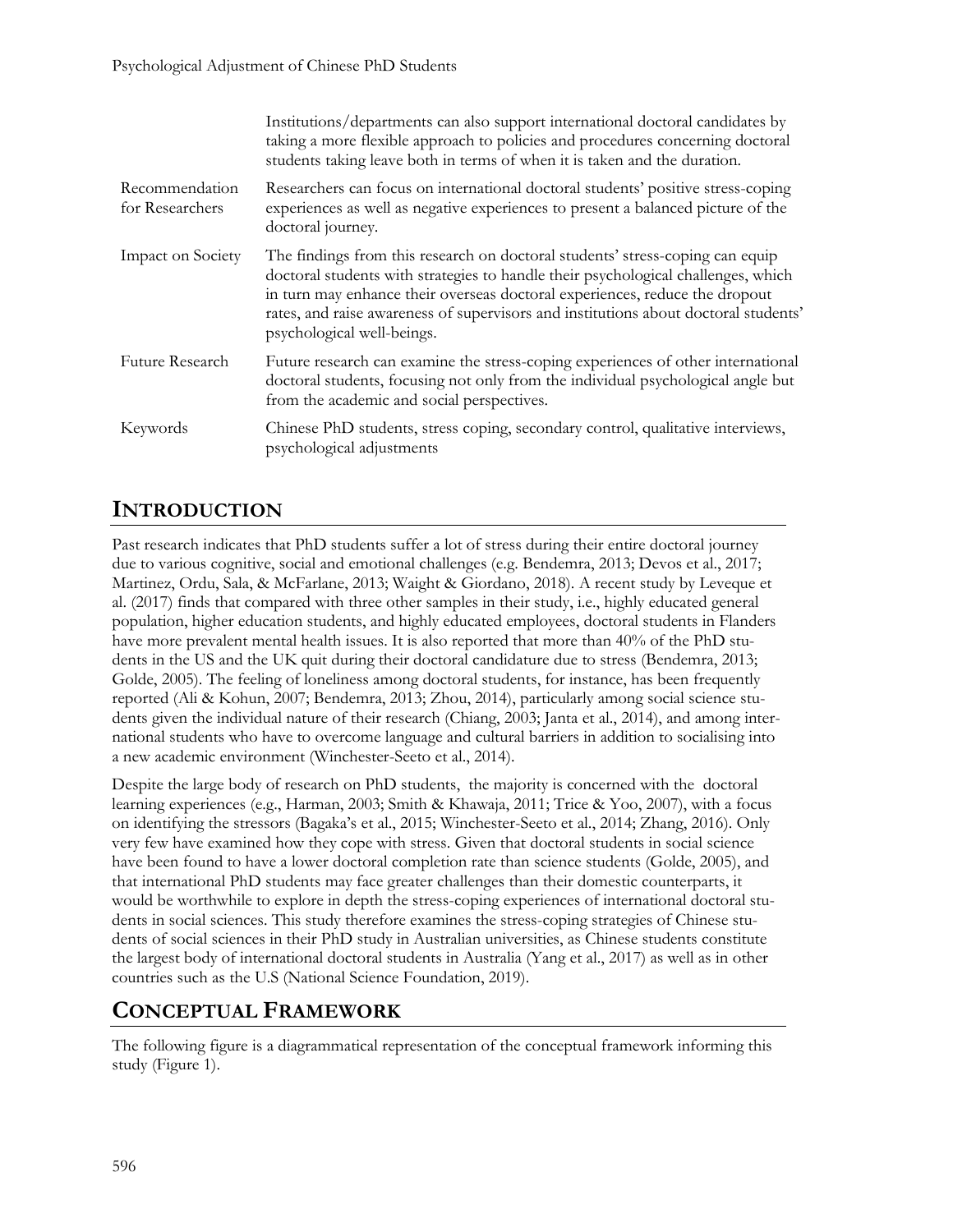

#### **Figure 1. The conceptual framework of the study**

In examining Chinese doctoral students' stress-coping strategies, it is necessary to understand the  stressors that cause their psychological stress. Doctoral students, different from other student cohorts, experience stress that is uniquely pertinent to their own mode and level of study. A review of the literature on stress-causing challenges shared by doctoral students would lay a substantial foundation in understanding the strategies that the participants in this study adopted. In reporting these stressors, we also point out that some of these difficulties may be especially challenging for doctoral students in social sciences and for those from a different linguistic and cultural background. Research indicates that facing challenges, people from different cultural backgrounds may vary in exercising agency (Bandura, 2018). Stress-coping, as part of human beings' attempt to gain control, may be culturally related as well. Growing up in a nation with a long history of education and distinctive cultural tradition, Chinese students may have their own characteristics that make them qualitatively different from students from other cultural backgrounds in stress coping. As such, stress-coping strategies used by international doctoral students, a theory that is developed to explain culturally-related coping strategies, and Chinese students' characteristics that are heavily influenced by the Confucian educational culture would be crucial literature to delineate for the reader to better appreciate the findings from this study. The following literature review, therefore, is divided into three sections: stress factors for PhD students, Weisz and his colleagues' theory about stress coping, and Chinese students' unique characteristics.

## **STRESS FACTORS FOR PHD STUDENTS**

The problems impacting on doctoral learning can be both institutional and personal (Waight & Giordano, 2018). Based on their review of the past research, Waight and Giordano (2018) offer a list of key challenges, and state, "Any one or a combination of these issues can lead to feelings of stress" (p. 392). Since the focus of this study is on doctoral students' psychological adaptation at the personal level, institutional factors will not be delineated here. Personal stressors highlighted in the literature are usually discussed in three broad categories: 1) supervisory problems; 2) academic issues, such as methodological and discursive problems; and 3) psychological problems, such as social and intellectual isolation.

### SUPERVISION PROBLEMS

Supervision is critical to both PhD students' timely degree completion and their intellectual development (Åkerlind & McAlpine, 2017). Given the recognised importance of supervision, studies have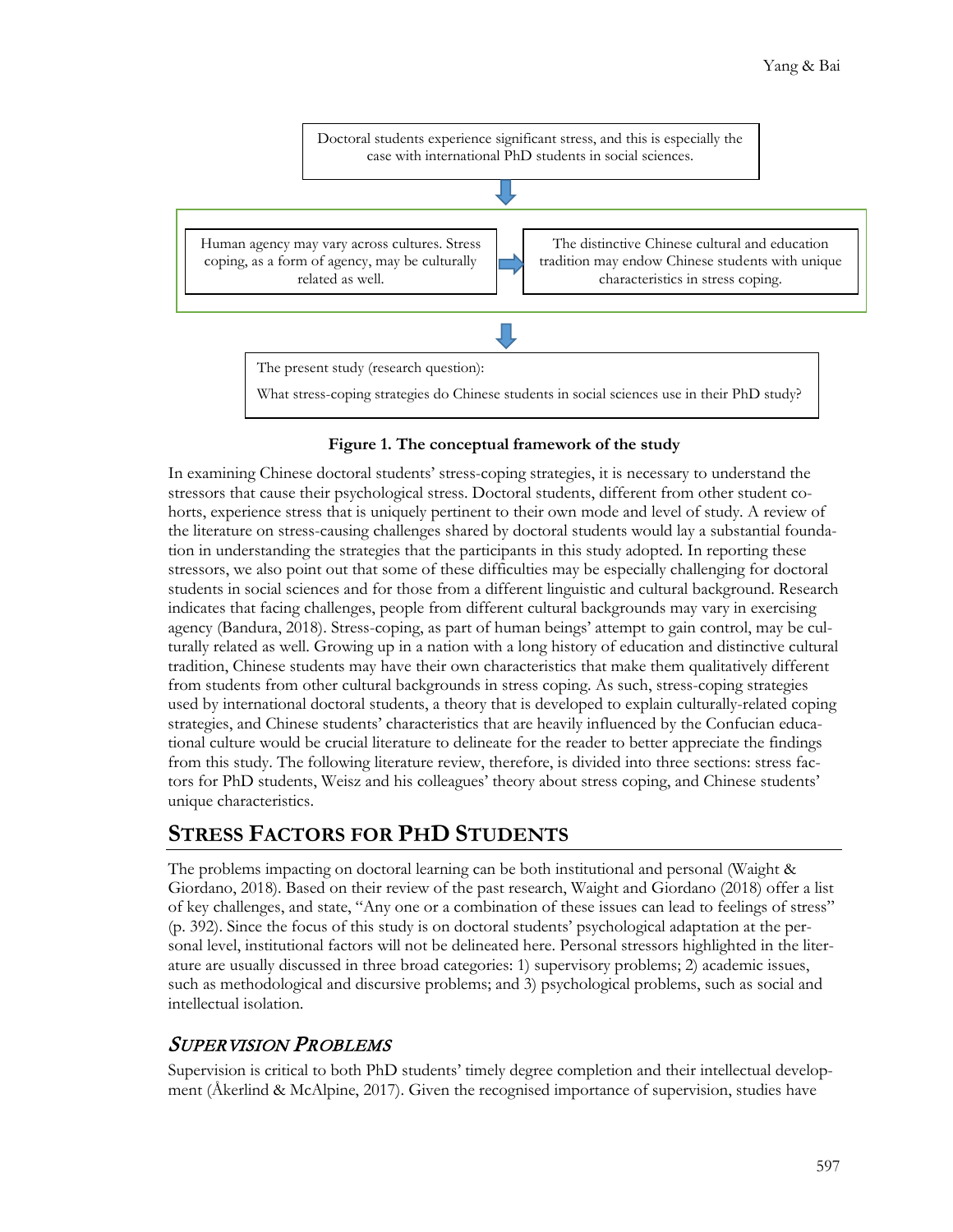assertively concluded that deficiencies in the supervision received are responsible for the unsatisfactory outcomes of PhD education such as low completion rates (Cuthbert & Molla, 2015)

Central to the concerns of PhD students are the quality and effectiveness of supervision received (Cuthbert & Molla, 2015). Students perceive receiving inadequate supervision as the main cause of their lack of enthusiasm for research, lack of clarity about the central research questions and in writing, and the poor completion rate. Insufficient supervision has frequently resulted from supervisors being too busy to commit adequate time when their students need help rather than supervisors lacking competence or supervisory skills (Soong et al., 2015; Walsh, 2010). The supervisory issues can become more pronounced with international doctoral students due to different cultural expectations and cultural insensitivity (Choy et al., 2015; Kidman et al., 2017; Soong et al., 2015).

### ACADEMIC ISSUES

At the initial stage of their research, students may find that the greatest difficulties are to define a research problem and to decide on a research topic. At the subsequent design and execution stages, the most common problems confronting research postgraduates are methodological in nature. The problems are varied, ranging from those associated with insufficient knowledge of or skills in research methods to those related to statistics or computing (Faghihi et al., 1999). These methodological difficulties are considered to be responsible for the slow progress that students may experience in the research process and even for the students' withdrawal from their doctoral study (Rudd, 1985).

In order to successfully complete the degree, it is essential to have the dissertation conform to the disciplinary discourse conventions (Kidman et al., 2017). The learning of disciplinary discourse appears to be especially needed in social sciences because their discourse "exhibits individualistic and ambiguous messages that are open to interpretation" (Parry, 1998, p. 280) as oppose to language in science disciplines that is "standardised and formalised" (Parry, 1998, p. 270). Lack of discourse knowledge has, at least partially, caused the writing problems encountered by an appreciable number of social science and international PhD students (Kidman et al., 2017; Rudd, 1985).

## PSYCHOLOGICAL PROBLEMS

Diverse psychological factors have been found to adversely impact the completion of PhD studies, including isolation, frustration and potential loss of enthusiasm, and feeling of inadequacy (Waight & Giordano, 2018), as well as procrastination and perfectionism (Kearns et al., 2008). Of these factors, social and intellectual isolation is considered to be a most serious problem in social science disciplines (McCormack, 2005). Social marginalization is especially common to international students regardless of their disciplines (Walsh, 2010; Winchester et al., 2014).

Intellectual and social isolation experienced by social science and international PhD students can diminish confidence and motivation and ultimately result in failure to complete the research project within the stipulated time frame, or withdrawal from the programs (Walsh, 2010).

The three categories of challenges discussed above constitute the major stressors reported in the literature about doctoral students, particularly international and social science students. As the objective of this study is to explore how Chinese PhD students coped with the stress they experienced in their doctoral studies, we are turning to the stress coping strategies used by international students and doctoral students in the past studies in the next section.

## **STRESS COPING**

Most studies about stress coping in the field of international education target undergraduate students although PhD students suffer no less stress. Strategies that international students, particularly Asian students, adopt to cope with stress are mostly maladaptive ones such as substance use (drugs and al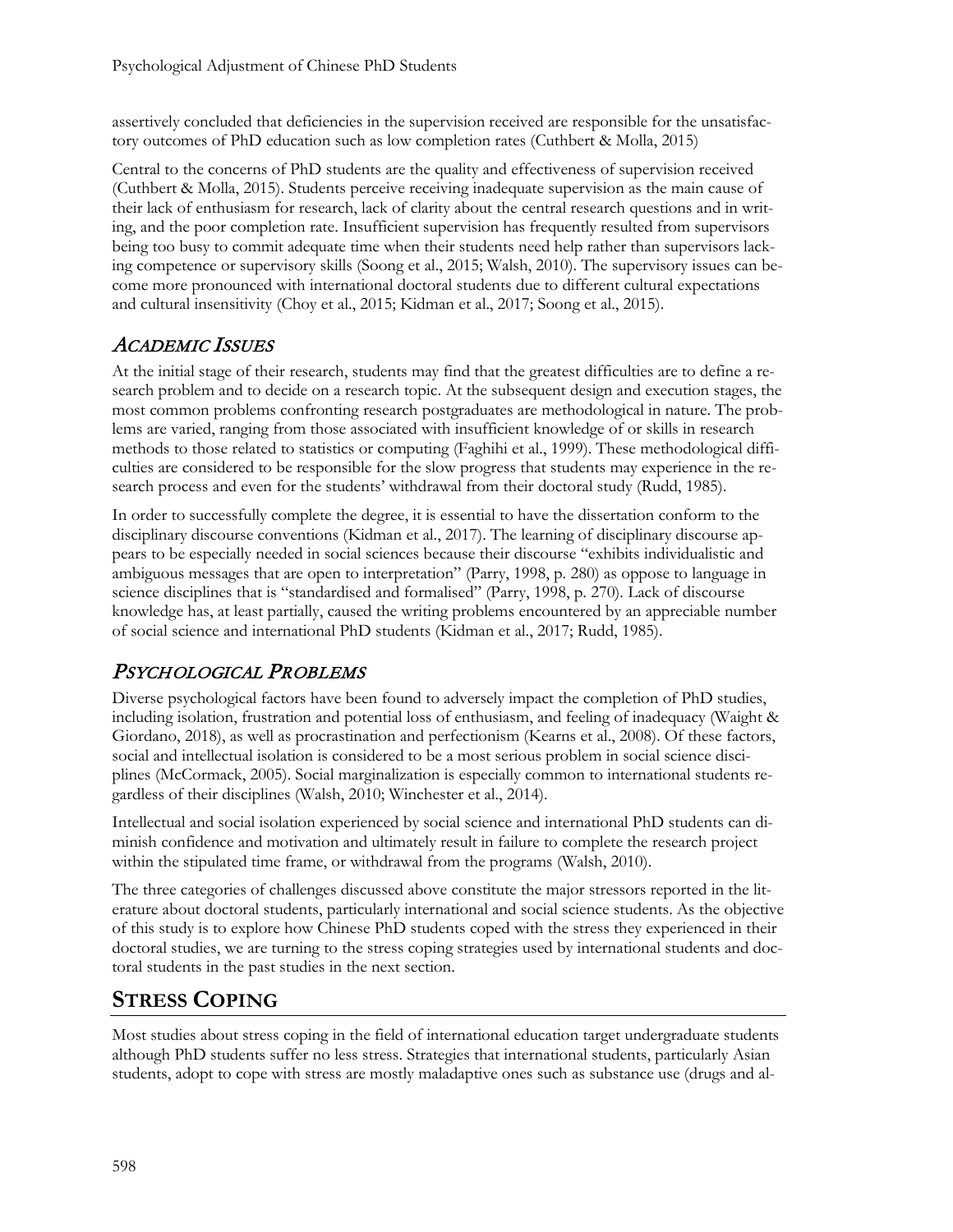cohol), denial, and avoidance (Wei et al., 2007; Khawaja & Dempsey, 2007, 2008), to which researchers usually attribute emotional restriction in the Asian cultures (Kim et al., 2005). While there is the danger of finally leading to depression, suppression of one's emotion seems to be a preferred way for Asian international students to handle stress (Heppner et al, 2006).

The few studies that focused on doctoral students' stress coping find that institutional support is not well utilised. Instead, family and peers, online resources, and doctors are PhD students' preferred sources of support as shown in a UK study (Waight & Giordano, 2018). Doctoral students in Janta et al.'s study (2014) choose to attend the doctoral forum, participate in professional development, and/or escape the academic world temporarily to deal with loneliness. Others decide to develop their own emotional resiliency and enhance their motivation for PhD study by finding meaning beyond the simple completion of the study (Soong et al., 2015).

Weisz and his colleague first put forward the theory of primary and secondary control to explain psychology of control (e.g., Rothbaum et al., 1982; Weisz et al., 1984, 1994). They propose that in a stressful situation, people tend to opt for one of the two broad complementary approaches to gaining control and their choice seems to be closely related to cultures (Rothbaum et al., 1982; Weisz et al., 1984). Primary control is gained when an individual influences existing realities by exercising "personal agency, dominance or even aggression" (Weisz et al. 1984, p. 955). These existing realities or objective conditions can include "environmental events, one's grade in class, other people's behaviour" (Weisz et al., 1994, p. 324). Using primary control, an individual copes with a stressful situation by bringing realities to align with one's wishes and needs. According to Weisz et al. (1984), this way of control seems to be practised more in the Western society. Secondary control, on the other hand, targets one's own psychological impact rather than external realities. Instead of shaping the realities, the individual attempts to accommodate and reframe them. Different from primary control, an individual's "hopes, expectations, attributions, and interpreting of event" are more often than not brought into harmony with the external conditions (Weisz et al., 1994, p. 324). This type of control seems more prominent in the Eastern cultures (Weisz et al., 1984), and the culturally-related control orientation was also supported by other studies (Heppner et al., 2006; Oerter et al., 1996).

There are four forms of secondary control (Weisz et al., 1984): predictive, vicarious, illusory, and interpretive. With the predictive method, an individual attempts to control the psychological impact of future events by making predictions. Vicarious secondary control indicates attempts to identify with other (powerful) individuals and groups "in order to enhance one's sense of strength or power" (Weisz et al., 1984). People experience illusory secondary control when they attempt to accept their fate that is determined by chance and make peace with bad luck. With the interpretive form of secondary control, an individual gains a feeling of control or obtains psychological peace by reframing realities or changing their perspective on the objective conditions. Such a form of mastery over unpleasant realities often allows the individual to go beyond the immediate realities and derive a purpose from them. Despite the dichotomy between primary and secondary control, Rothbaum et al. (1982) stress that "the differences between primary and secondary control should be thought of as differences in emphasis" (p. 8) rather than two mutually exclusive paths to gaining a sense of control.

Heppner et al. (2006) developed a coping style inventory targeting the collectivist culture such as Chinese culture. One of the factors that explains 20% of the variance is Acceptance, Reframing, and Striving (Heppner et al., 2006), which is quite similar to the 'interpretive' form of secondary control proposed by Weisz et al. (1984).

### **CHINESE STUDENTS' CHARACTERISTICS**

The little extant research on how Chinese PhD students cope with stress in their doctoral studies, their sizable proportion among overseas doctoral students in countries like Australia and the U.S., as well as Weisz and colleagues' theory on cultural influences of stress-coping styles, inspired us to research Chinese international students' stress-coping strategies in their doctoral study. In this section,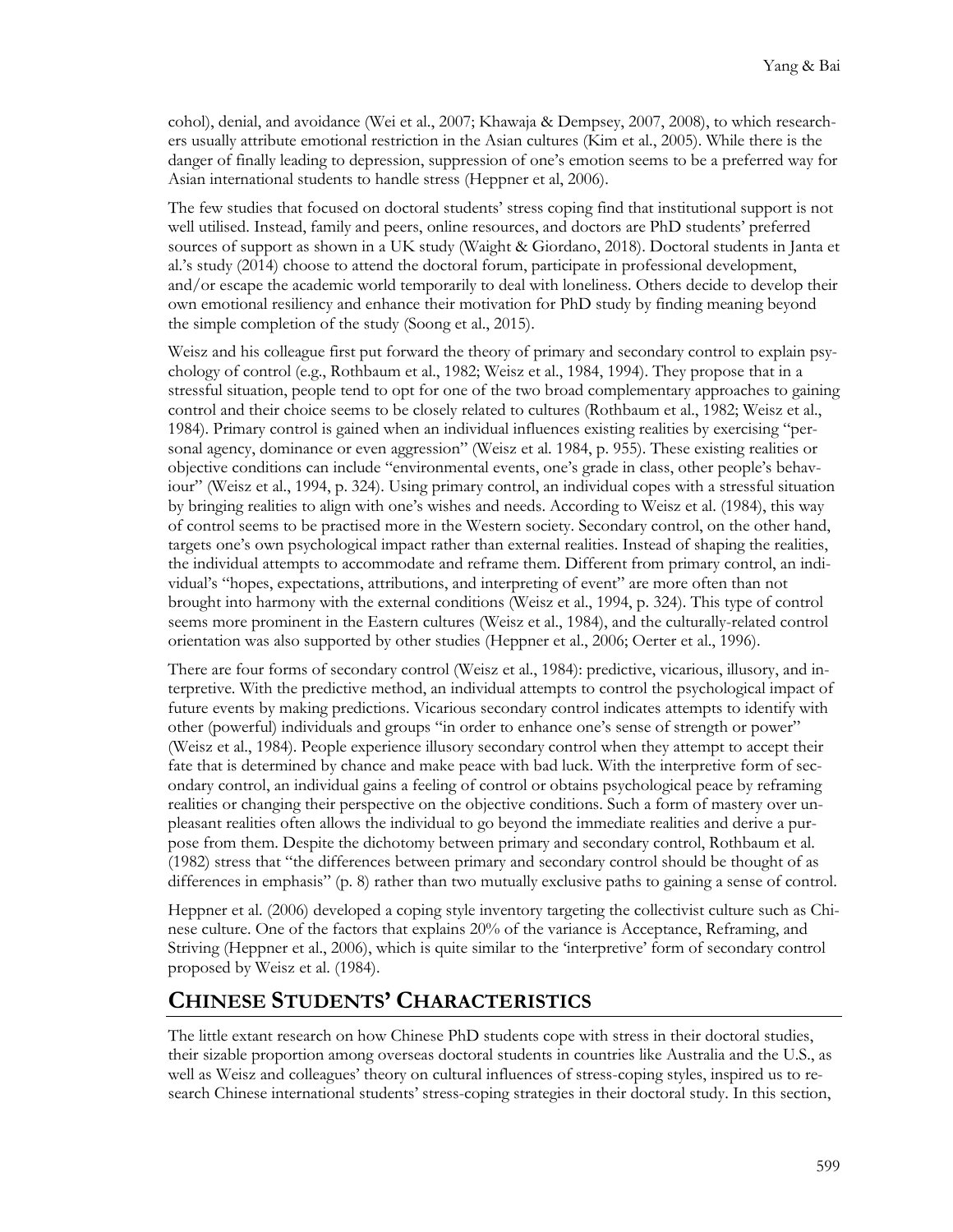Chinese students' characteristics that may help to explain their use of strategies will be discussed from a cultural point of view. However, in describing Chinese students' characteristics, we warn against an immutable essentialist notion of "Chinese" vs "Western." Instead, we wish to highlight some of the influences that the Chinese cultural and education traditions may have on Chinese students over the centuries.

## THE CENTRAL ROLE OF MORAL EDUCATION

Moral education enjoys the same if not a higher status as academic and physical education in China. This emphasis on morality is one of the most important cultural legacies from the great Chinese thinker Confucius. Confucian philosophy believed that the essential aim of education is moral cultivation (M. Li, 1990). In addition, the development of virtuous thoughts and behaviour is not only the responsibility of educational institutions such as schools, it also takes place in informal education settings such as homes. Therefore, moral development should start from an early age because children are more susceptible to instruction, and it is parents' responsibility to form their children's characters from childhood (Cline, 2017). Moral development does not only come from external sources such as parents and teachers but should also be out of one's own will and action as well. To Confucius, a lifelong pursuit for a human being is moral righteousness and self-perfection (J. Li, 2003). As achieving moral excellence is a lifelong goal and process, it requires dedicated effort from a person, which explains the emphasis of Chinese culture on effort and persistence in learning because it is believed that is the ultimate way to achieve one's goal.

In contemporary China, Confucianism "remains a defining characteristic of the Chinese mentality," despite the historical and political developments in China over the last centuries (Tu, 1990, p. 136). Confucian educational thought has fundamentally influenced educational thought in China. The central goal of Chinese educational thought is concerned with the development of morality (Tweed & Lehman, 2002), which profoundly underlies the curricula and examination systems. This centrality plays an important role in the formation of Chinese students' characteristics, as indicated by student behaviour in the classroom (J. Li, 2003) and their fear of failure in learning (Hodkinson & Poropat, 2014).

Moral education is an essential component of the curricula at all levels of education in China (from kindergarten to university). In addition to a specific moral education subject that combines ideology, politics, and morality, other school subjects such as Chinese and History may also assume the responsibility to cultivate students' morality (M. Li, 1990). To maintain social harmony, moral education in modern China is a blend of traditional Confucian ethics and political orthodoxy, emphasising moral cultivation. It aims at training the students to be good citizens who are polite, honest, active, patriotic, industrious and disciplined, and ideologically correct (M. Li, 1990).

The educational emphasis on morality is also manifested by the competitive examination system in China. Zeng (1999) analysed the exam systems in East Asia which were influenced by Confucianism and originated from the Chinese imperial examination system. He concluded that these exams measure "not only intelligence, but also character, determination, and the will to succeed" (p. iv), and convey the symbolic message that "learning is a long journey of ordeal. Without pain, one can hardly attain it, and there is no short cut" (p. v). In other words, to cope with the exams, students are expected to not only have competence in knowledge acquisition, but also have the moral qualities which are promoted by Chinese educational practices.

This discussion reveals that Confucian morals still underpin many aspects of the educational system in China and are inculcated in students through diverse mechanisms. In consequence, Chinese students are cultivated to remain humble and to exhibit diligence, endurance of hardship, steadfast perseverance, and concentration (J. Li, 2003).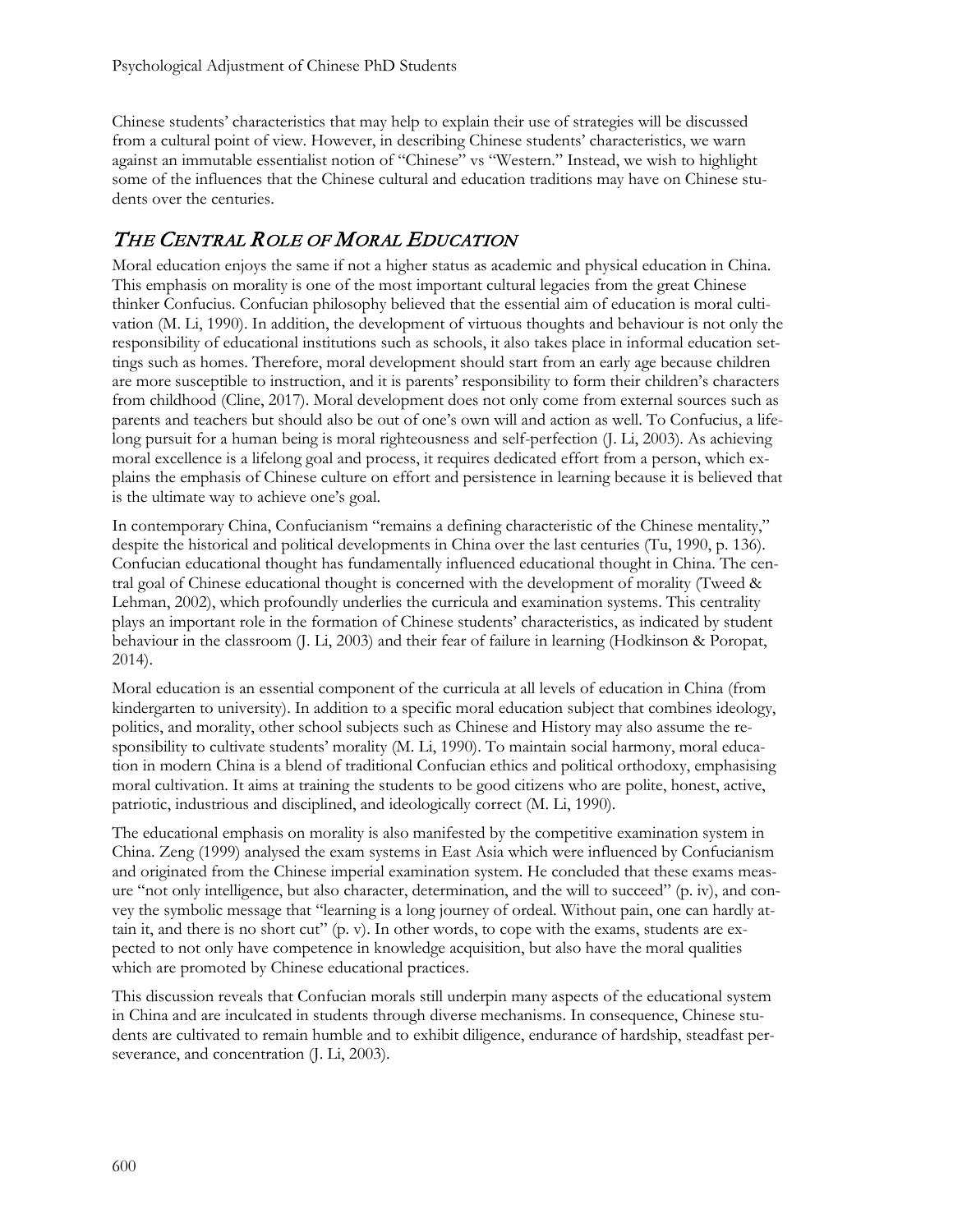## MOTIVATION FOR LEARNING

Motivation to learn in a cultural context is a multi-faceted concept. It varies not only with individuals but also with culture and context. Biggs and Watkins (1996) categorise motivation into intrinsic, extrinsic, and achievement motivation. Intrinsic motivation typically refers to an inherent interest in the learning itself rather than to external factors such as satisfaction or challenge. By contrast, extrinsic motivation is in operation when students learn for external reasons such as "praise, grades, special privileges, and certificates or material rewards" (Alderman, 2004, p. 247).

Achievement motivation is related to an individual's need for success (Biggs & Watkins, 1996). It is "a highly individualistic, and ego-enhancing concept" in the Western culture (Watkins, 2000, p. 167). This motivation is congruent with the Western conception of Self which encourages students' selfefficacy, and consequently the attainment of their academic achievement, wellbeing, and self-esteem (Boekaerts, 2003). By focusing on these positive characteristics of self, self-criticism is discouraged. By contrast, Chinese culture values effort investment, self-criticism, and attention to weaknesses and imperfections (Boekaerts, 2003). These practices are believed to contribute to self-perfection and to prepare students for their role in hierarchical social relations.

In Chinese collectivist society, motives to learn are a combination of such factors as personal ambition, family expectations, pragmatic benefits, and expectation of positive social appraisal (J. Li, 2003; Tweed & Lehman, 2002). Considerable evidence shows that, with Chinese students, intrinsic and extrinsic motivation can function concurrently (Salili et al., 2001; Zhou, 2014).

The primary achievement of education in Chinese culture is to attain self-perfection, the realisation of "the moral self and the familial self" (Yu, 1996, p. 246). Other perceived outcomes of education include the possibilities of upward social mobility and economic advancement, which are considered to benefit not only the individual but also the family (J. Li, 2003). In relation to these expectations, the high academic achievement observed in Chinese students should be interpreted within the collectivist framework (Watkins, 2000; Watkins & Biggs, 1996). Contrary to the "individual-oriented" achievement motivation in the West (Yu, 1996, p. 229), striving for academic success in Chinese society is relevant both to the individual and to significant others (e.g., teachers), the family, the group, or the society, with a more dominant social orientation (Yu, 1996).

To sum up, our review of the literature reveals that limited research has examined the stress coping strategies of international PhD students including Chinese PhD students in social sciences. Most studies on international students' stress coping focus on the maladaptive strategies and undergraduate students. However, as our discussion indicates, international doctoral students in the field of social sciences seem to experience additional emotional stress due to the individual-based research nature of social sciences and the linguistic and cultural differences. As such, the strategies that Chinese social science students adopt to make psychological adaptation to their doctoral studies would be critical and merit research. Given that an individual's stress coping strategies may display cultural influences as suggested by past literature by Weisz and his colleague, it would be interesting to discover the impacts of the upbringing in the Chinese educational culture on Chinese students' psychological adjustments in their doctoral study. Therefore, this study intends to fill the gap in the literature on Chinese doctoral students' stress-coping strategies and contributes to this under-researched yet important area of research.

## **METHODOLOGY**

Qualitative methodology was employed in this study because the purpose of this study was to gain an in-depth and holistic understanding of the phenomenon, which in this case, the stress-coping strategies adopted by Chinese international doctoral students. It did not intend to "search for universal laws and generalizations across time and space" (Patton 1990, p. 486), so purposeful sampling was employed (Patton, 1990). That is, selection criteria were made and followed in recruiting participants (The specific recruitment is discussed later). Based on the in-depth understanding, "context-bound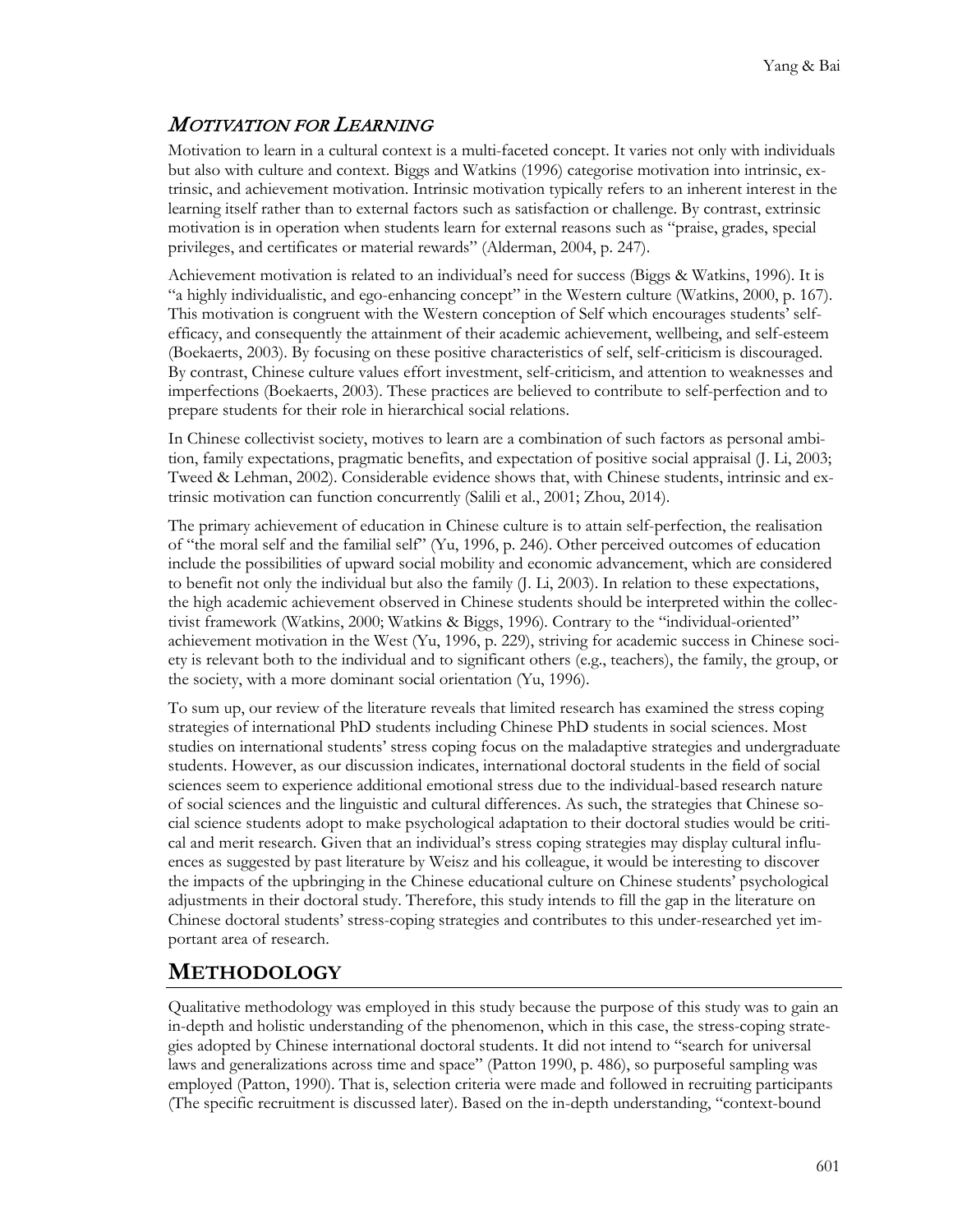extrapolations" of these students' stress coping experiences will be generated (Patton 1990, p. 491). In addition, the data collection methods (three types of interviews over a period of one year) employed in this study have the potential to generate a large amount of rich data, which provided thick descriptions of each participant's background, challenges in doctoral studies, and the strategies they adopted. Based on the above reasons, a small sample did not raise concern. However, this paper only reports the part of the data related to the doctoral participants' psychological stress-coping strategies.

The participants selected met these four criteria: originally coming from Mainland China, having obtained at least their undergraduate degrees in China, studying in a social science discipline (for example, humanities, social sciences, education, and business), and undertaking a PhD in an Australian university at the time of the research. These criteria were proposed to ensure that the participants possessed shared perspectives and experiences that were related to the present research topic. Email invitations were sent to all PhD students in social sciences with the assistance of the Students Services, individual Schools, and staff members at three universities where the research was conducted. Six PhD participants meeting the criteria were recruited. The small sample was justified and compensated by the methodology used in the overall study of which this was a part: the narrative inquiry. It was composed of a longitudinal three-stage data collection from each of the participants and generated "a rich, "thick" description" (Merriam, 1998, p. 29) about these Chinese doctoral students' background stories, aspirations, and experiences doing a PhD in Australia, including the stress-coping strategies they adopted in the face of challenges. As a small-sample qualitative study, what this study aimed to gain was an in-depth understanding of these students' stress-coping experiences, and in addition, the findings were not to be generalised to a larger population of all PhD students but rather to illuminate. The participants varied in gender, discipline, age range, qualifications, and work experience (see Table 1).

| <b>PARTICIPANTS</b>                                                 | F1                         | F <sub>2</sub>           | F <sub>3</sub>         | F <sub>4</sub>           | F <sub>5</sub>               | M1                           |
|---------------------------------------------------------------------|----------------------------|--------------------------|------------------------|--------------------------|------------------------------|------------------------------|
| Gender                                                              | Female                     | Female                   | Female                 | Female                   | <b>Female</b>                | Male                         |
| Age range                                                           | $25 - 30$                  | $36 - 40$                | $25 - 30$              | Over $40$                | $36 - 40$                    | $31 - 35$                    |
| Degrees in China                                                    | Bachelor                   | Bachelor                 | <b>Bachelor</b>        | Bachelor                 | Bachelor +<br><b>Masters</b> | Bachelor +<br><b>Masters</b> |
| Degrees in Aus-<br>tralia or other<br>English-speaking<br>countries | <b>Masters</b><br>(Honors) | Masters by<br>coursework | Masters by<br>research | Masters by<br>coursework | Masters by<br>research       | $\overline{\phantom{a}}$     |
| Work experience                                                     | company                    | university               | industry               | university               | university                   | government                   |
| Field of study                                                      | Market-<br><sub>1</sub> ng | Education                | Manage-<br>ment        | Linguistics              | Communi-<br>cations          | Economics                    |

|  |  | Table 1. Participants' profiles |  |
|--|--|---------------------------------|--|
|--|--|---------------------------------|--|

Narrative inquiry method (Wengraf, 2001) was employed in this study, as one of the popular applications of narrative studies is to investigate people's educational experiences to gain an understanding of the meaning and nature of the processes from the individual's perspective. Narrative inquiry fit the purpose of the present research: gaining insight into the Chinese doctoral students' stress-coping strategies using their own voices in their specific research contexts.

More specifically, Wengraf's (2001) model of Biographic Narrative Interpretive Method (BNIM) structured the data collection procedures of this study, whereas Lieblich et al.'s (1998) model of Life Story Interviews (LSI) guided the interaction between the interviewer and the interviewees. The main data collection process consisted of three stages of interviews and each later session or stage was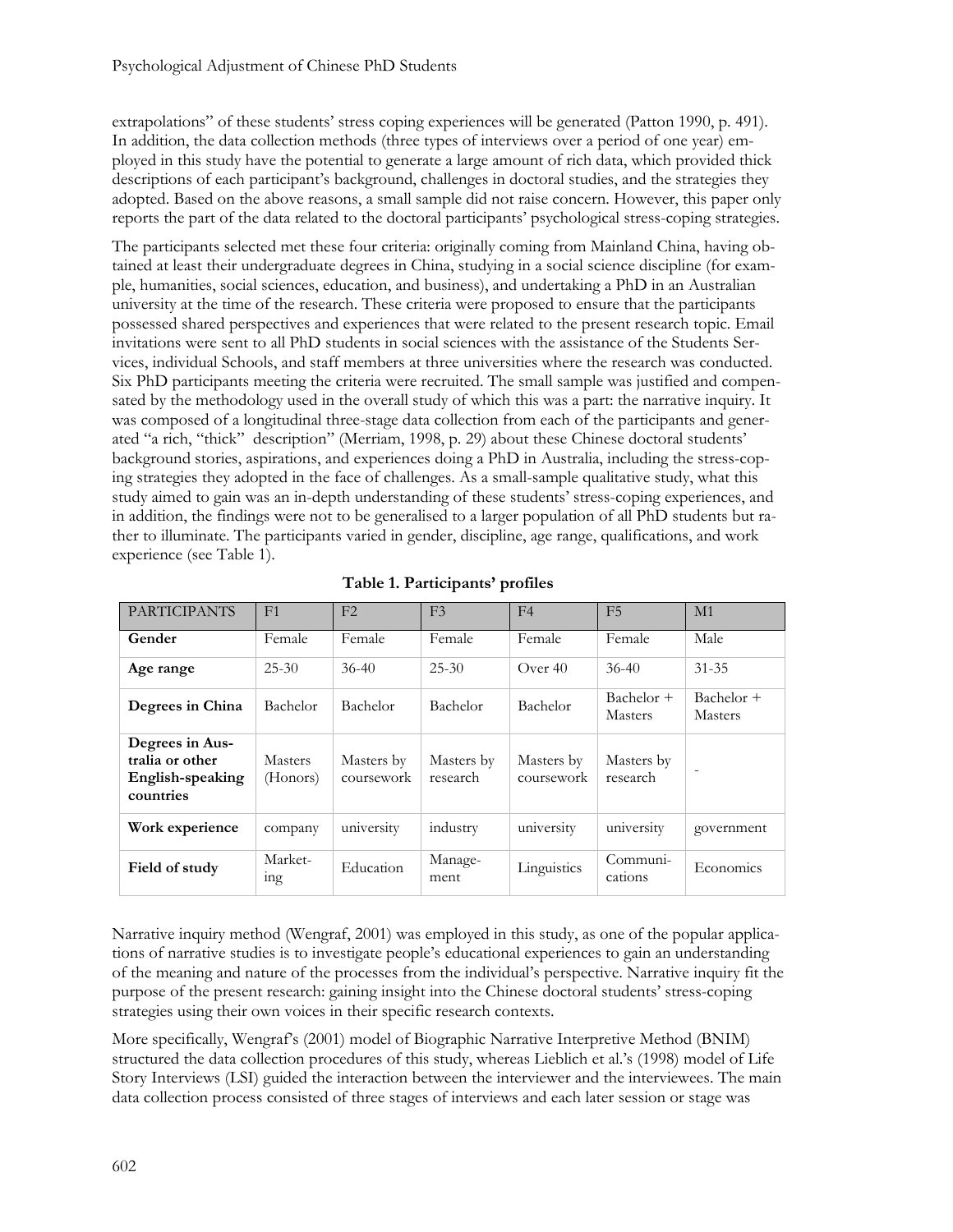built upon the former one. At stage one, storytelling was used to elicit descriptions of the students' PhD learning experiences, allowing the researchers to interpret "the situatedness, the contexts, the complexities" (Lyons & LaBoskey, 2002, p. 3) of the students' experiences in their doctoral learning as well as to build trust with the participants (Connelly & Clandinin, 1990). The questions were asked on the basis of the stories told and aimed at encouraging the interviewees to tell more. For example, in F1's case, she started her story with how she commenced her PhD study, and within five minutes she finished. In order to elicit more information from her, "immanent questions" (Jovchelovitch & Bauer 2000, p. 73) were asked, such as "what was your experience at xx stage?", or "when designing your questionnaire, what happened?" At stage two, stimulated recall interviews were conducted to seek further elaboration, clarification, or reflections on the topics that emerged from storytelling. In previous story-telling, F2 mentioned that the internet had caused her problems with data collection, so at stage two, the following question was asked: "When you were collecting data the internet technology caused you problems. As you said there was nothing you could do to change the situation. So what did you do to cope with this to keep your experiment go ahead?" These first two stages of data collection were intended to develop narratives of each participant's doctoral learning processes, and to prepare for the semi-structured interviews at the third stage. The third stage of semi-structured interviews was performed after detailed analyses of the collected data from the first two stages and exclusively concentrated on answering the focal research question relevant to the stress-coping strategies used by these doctoral students. A sample question was: "What has been your learning experience since last data collection?"

| <b>STAGE</b> | <b>PURPOSE</b>                                                                                                                                                                                                   | RESEARCH METHOD<br>(INSTRUMENTS)                                                      | CONTENT/FOCUS                                                                                                                                                                                               |  |
|--------------|------------------------------------------------------------------------------------------------------------------------------------------------------------------------------------------------------------------|---------------------------------------------------------------------------------------|-------------------------------------------------------------------------------------------------------------------------------------------------------------------------------------------------------------|--|
| 1            | Obtain information on doc-<br>toral learning experiences and<br>form the basis of next stage's<br>investigation                                                                                                  | Storytelling<br>(Storytelling instruc-<br>tions)                                      | Concrete and general de-<br>scriptions of students' doc-<br>toral study experiences                                                                                                                         |  |
| 2            | Have participants elaborate on<br>the topics mentioned in the<br>storytelling and obtain further<br>information about their learn-<br>ing experiences                                                            | Stimulated recall inter-<br>v <sub>tew</sub><br>(Interview guides)                    |                                                                                                                                                                                                             |  |
| 3            | Fill up gaps identified in the<br>1)<br>data collected by means of<br>storytelling and stimulated<br>recall<br>Verify the researcher's in-<br>(2)<br>terpretation of data col-<br>lected in the first two stages | Semi-structured inter-<br>v <sub>tew</sub><br>(Semi-structured inter-<br>view guides) | Complementary accounts of<br>students' doctoral learning<br>experiences<br>Further investigation of<br>topics suggested by analyses<br>of the first two stages' data,<br>or informed by the litera-<br>ture |  |

**Table 2. The stages of data collection**

The three stages of data collection not only generated rich data from lengthy interviews but also provided opportunities for reinterviewing the same participants. Each new stage of data collection was informed by the previous stage of data analysis. For example, after stage 1 data collection, the data transcribed verbatim from audio recording was read to identify the topics raised by the participants. A Memo of Data Reading was developed to organise the topics, relevant contents, and the researchers' remarks on and questions about each topic. These remarks and questions provided further questions to be asked in stimulated recall interviews (stage 2). The three stages of data collection including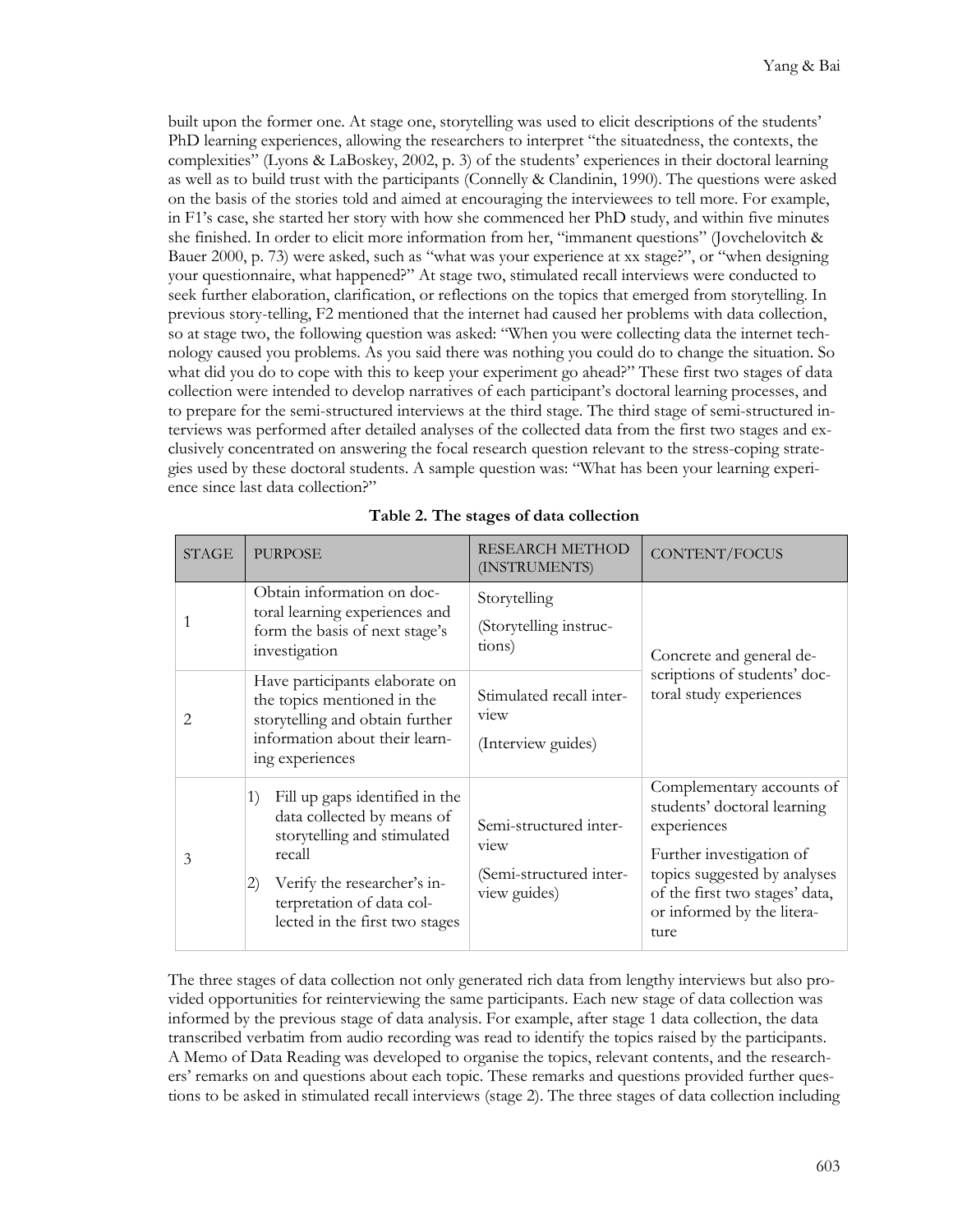the purpose, research method used at each stage, and the content/focus of each stage are presented in Table 2.

The analyses of data collected at the second and third stages were assisted with the NVivo program, and the data analysis, which was mostly inductive but guided by the research question, included open coding, axial coding, and selective coding (Gibbs, 2002). With NVivo, the data were first coded at "free nodes" (Gibbs, 2002, p. 31) to indicate the concept expressed by the participant. These free nodes were further examined for overlaps or repetitions. The nodes which represented identical concepts were then merged into one node. In axial coding, the analysis explored the relationship of nodes constructed in open coding, and on making connections between them. The free nodes which appeared to express a more general concept were organised by a "tree node" (Gibbs, 2002, p. 31), which displayed the nodes in a hierarchy to show their relationship. As the analysis proceeded, the relationships were refined, and the nodes were altered or re-organised as many times as necessary until the categories were consolidated.

### **FINDINGS**

The data analysis shows that the Chinese doctoral students' psychological strategies in coping with stress were mainly in the areas of managing their negative emotions and retaining their motivation to complete their doctoral studies. Under each of these two major themes, there are specific stress-coping strategies that the participants employed. See Table 3 for a summary of the findings.

| <b>MAJOR THEMES</b>             | <b>SUBTHEMES</b>    | <b>REPORTED BY</b>              |
|---------------------------------|---------------------|---------------------------------|
|                                 | Self-adjusting      | F3, F5                          |
| Emotion managing strategies     | Self-talking        | F1, F5                          |
|                                 | Taking a break      | F1, F2, F5                      |
|                                 | Being persistent    | F1, F4, and M1                  |
| Motivation retaining strategies | Thinking positively | F <sub>2</sub> , F <sub>5</sub> |
|                                 | Self-praising       | F2                              |

**Table 3. Summary of Findings**

## EMOTION MANAGING STRATEGIES

Emotion managing strategies are devices implemented to control or diminish the influence of negative emotional factors (e.g., isolation, frustration, anxiety, disappointment, homesickness, or boredom), and thus maintain a constructive mood while studying. The interview data reveal that the participants employed a variety of emotion managing strategies in different situations and that they differed in the choice of specific strategies. Emotion managing strategies emerging from the data include self-adjusting, self-talking, taking a break, being patient, and seeking entertainment. The diversity of these strategies indicates that the choice of emotion managing strategies was closely related to the individuals' personal preferences.

The discussion in the following subsections will selectively focus on the strategies of self-adjusting, self-talking, and taking a break, given that they appeared to be relatively more popular and significant than others. The participants' use of these three strategies will be exemplified by the excerpts drawn from the interview protocols.

#### **Self-adjusting**

The strategy of self-adjusting involves students' self-regulation of their affective state to maintain a constructive mood for studying. The participants' (F3, F5) use of this strategy was demonstrated by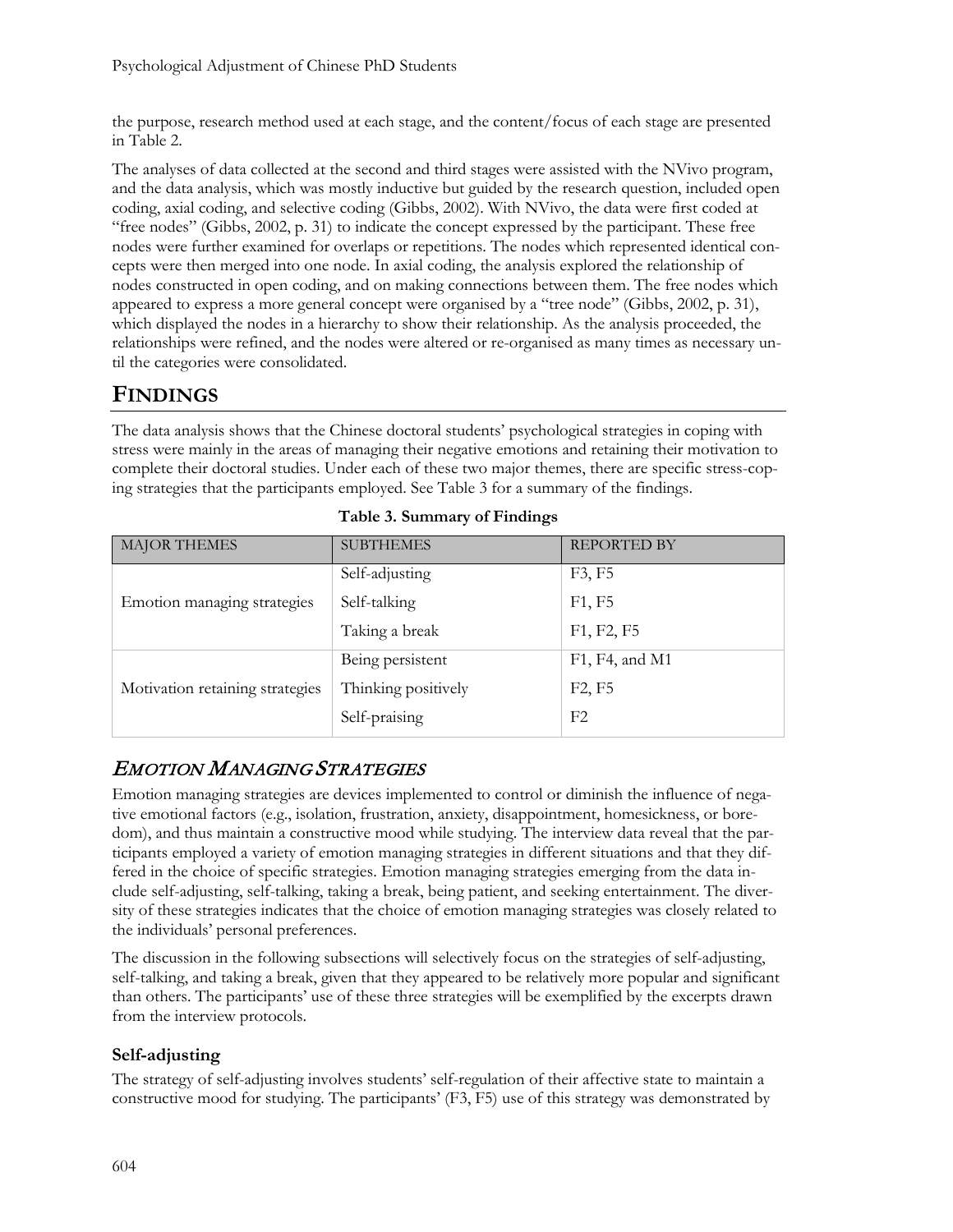how they dealt with the feelings of isolation and disappointment. The following dialogue between the researcher (R) and F3 illustrates how the latter executed self-adjusting in the face of isolation:

R: But some of them (PhD students) tended to be in a bad mood or couldn't work productively when feeling isolated.

F3: I don't have such feelings (of isolation). When I first started, I did feel the same. The key is how you regulate your own emotion. I think everybody will feel isolated so it all depends on how you yourself perceive this situation and how you adjust yourself.

R: What's your view?

F3: My view? Maintain a good mood. Anyway, doing a PhD is a kind of commitment so I must finish it and I won't give up halfway.

F3 perceived isolation as an inherent part of the PhD learning process. She emphasised that, to diminish the adverse effects of the isolation, it was important to adjust one's perceptions about difficult situations and negative emotions. In other words, F3 believed that students themselves could exercise agency to control the situation. In this case, she accepted the fact that doctoral study was a package and isolation was an intrinsic part of it. As a result, if she was unable to change the situation, she resorted to changing her perceptions and maintaining a good constructive mood for studying. In addition, to F3 doctoral study was a commitment that she willingly signed up for, so keeping that in mind, she was able to face the hardship of isolation and was determined to complete it. F3 first admitted that this was a reality that every PhD students (would) face. Facing such an unalterable challenge, "how you yourself perceive this situation" seemed to become the only option for some of the Chinese doctoral students. This finding supports Weisz et al.'s (1984, 1994) theory about the interpretive form of the secondary control: F3 and F5 reinterpreted the reality and changed themselves for a better fit for the circumstances.

#### **Self-talking**

The strategy of self-talking was reported by student participants whereby they talked to themselves in order to ease feelings such as frustration or anxiety. For example, F1 became very frustrated when she was unable to find participants and sponsorship for her survey for about four months: "I got to the point where I lost all my hope, I thought there was no way that the survey was going to be done" (F1). At this critical moment, in addition to the supervisor's encouragement, F1 applied a set of strategies to deal with this frustration, which included being patient, taking a break, and self-talking. The following excerpt is about how she reasoned with herself to get a peace of mind:

That was frustrating, and you had to learn how to deal with it. I think I dealt with it by being patient, like what I said before, by going away for holidays. Well, it's not a real holiday. I mean, you just had to keep telling yourself, 'relax', and 'don't stress over it, there is no point. Even if you are stressed and frustrated, what can you do?' There's absolutely nothing I could do, so, … just get over it*.* (F1)

Self-talking was also employed to smooth out the feelings of anxiety. For example, F5 described her early experience of reviewing the literature:

At that stage, I had a lot of thoughts but just can't sort them out. … When I can't sort things out, I easily get anxious, why can't I figure it out? But when I thought about it again, I told myself, 'it's normal, it's the stage for you to work things out. Once you sort it out, everything will be fine'*.* (F5)

Although F1 and F5 encountered different issues at different stages of their PhD study, both employed the strategy of self-talk. Self-talk seemed to have allowed them to see their problems in a more rational rather than an emotional manner. By talking to oneself, the students' rational self was engaged in a dialogue with the emotional self, reasoning with it, and letting it to relax. The use of this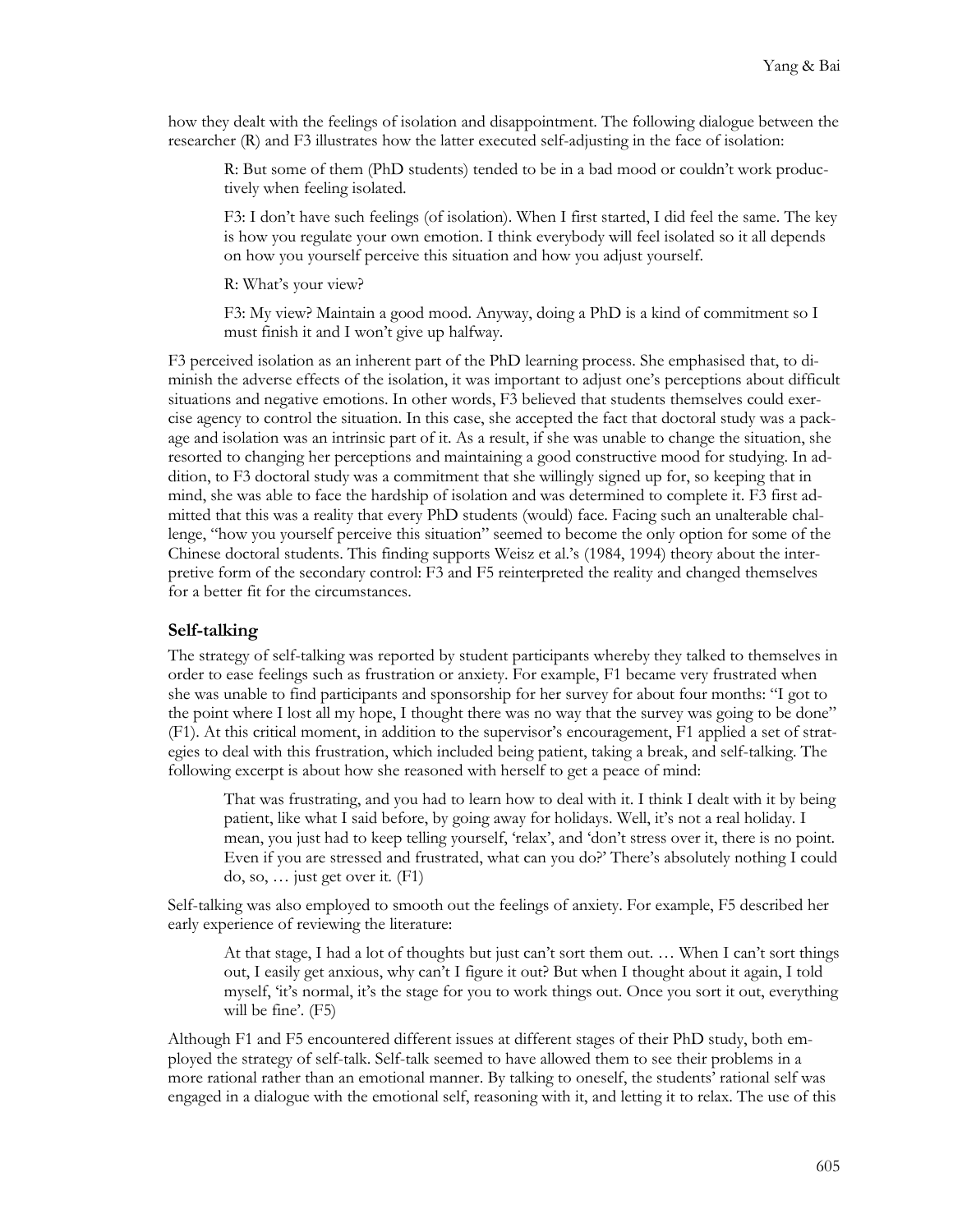strategy seemed to show the participants' perceptions of negative emotions as interference with rational thinking which could lead to the solution of the problems. For F1 and F5, things seemed to go out of their control, provoking intense emotional responses such as anxiety and frustration. The selftalking strategy did not help the participants reframe the realities, rather it allowed them to see the reality as it was and come to a compromise with it, i.e., "at peace with what fate has given me" (Weisz et al., 1984, p. 966)

#### **Taking a break**

The strategy of taking a break is the action of students willingly interrupting their study by going away for holidays or simply taking a break when they experienced a low level of productivity in studying, which may be caused by negative feelings (e.g., frustration, homesickness, and tiredness). Three participants (F1, F2, F5) explicitly indicated the use of this strategy. The length of the break varied in accordance with the needs of individual students. It could be as short as one day (F2) or as long as months (F5). For example, "I wasn't in high spirits when I talked to you last time. After that, I went home ... and stayed there for about three to five months" (F5).

Different from the self-adjusting and self-talking where the students were still acting as agents, with an attempt to keep the adverse situation in control, taking a break from work seems to be more of a passive reaction to the consequences resulting from negative feelings. However, this strategy may be more helpful and beneficial to doctoral students' emotional well-being than pressing in regardless of one's situations. Viewed from the primary and secondary control framework (Weisz et al., 1984, 1994), taking a break was not an attempt to change the realities, which in this case the various negative feelings reported by the participants. Rather, the participants tried to target their own expectations and accept the unpleasant circumstances at least temporarily and reach a psychological harmony with the undesirable realities. By doing so, the participants experienced illusory secondary control (Weisz et al., 1984)

### MOTIVATION RETAINING STRATEGIES

Motivation retaining strategies refer to mental or behavioural activities that were executed to uphold one's motivation in the face of difficulties or to keep oneself motivated in the years-long process. The participants in this study appeared to be highly self-motivated PhD candidates, as indicated by their strong intention to finish the study as early as possible (F1; F2; F3; F4; F5; M1). The interview data show that just like Chinese doctoral students in science and engineering disciplines (Zhou, 2014), the motivation driving them was multi-dimensional: intrinsic, extrinsic, and achievement motivation.

However, in the process of doing a PhD, the participants sometimes found themselves in a situation where their self-motivation was challenged. To sustain the motivation and fulfil their ultimate goal of completing the doctoral studies, five of the participants (F1, F2, F4, F5, M1) used motivation retaining strategies. Three types of such strategies emerged from the data: being persistent, thinking positively, and self-praising. Their use of these strategies will be illustrated by the quotations selected from the interview protocols in the following sub-sections.

#### **Being persistent**

Being persistent means not giving up in the face of difficulties or challenges. The participants' execution of this strategy suggests that what underlay it was strong willpower, which was associated with the determination to finish the PhD study successfully (F4) and the personal commitment to the study (F1). Amongst the stories of the three students (F1, F4, and M1) who reported the use of this strategy, F4's experiences were most revealing.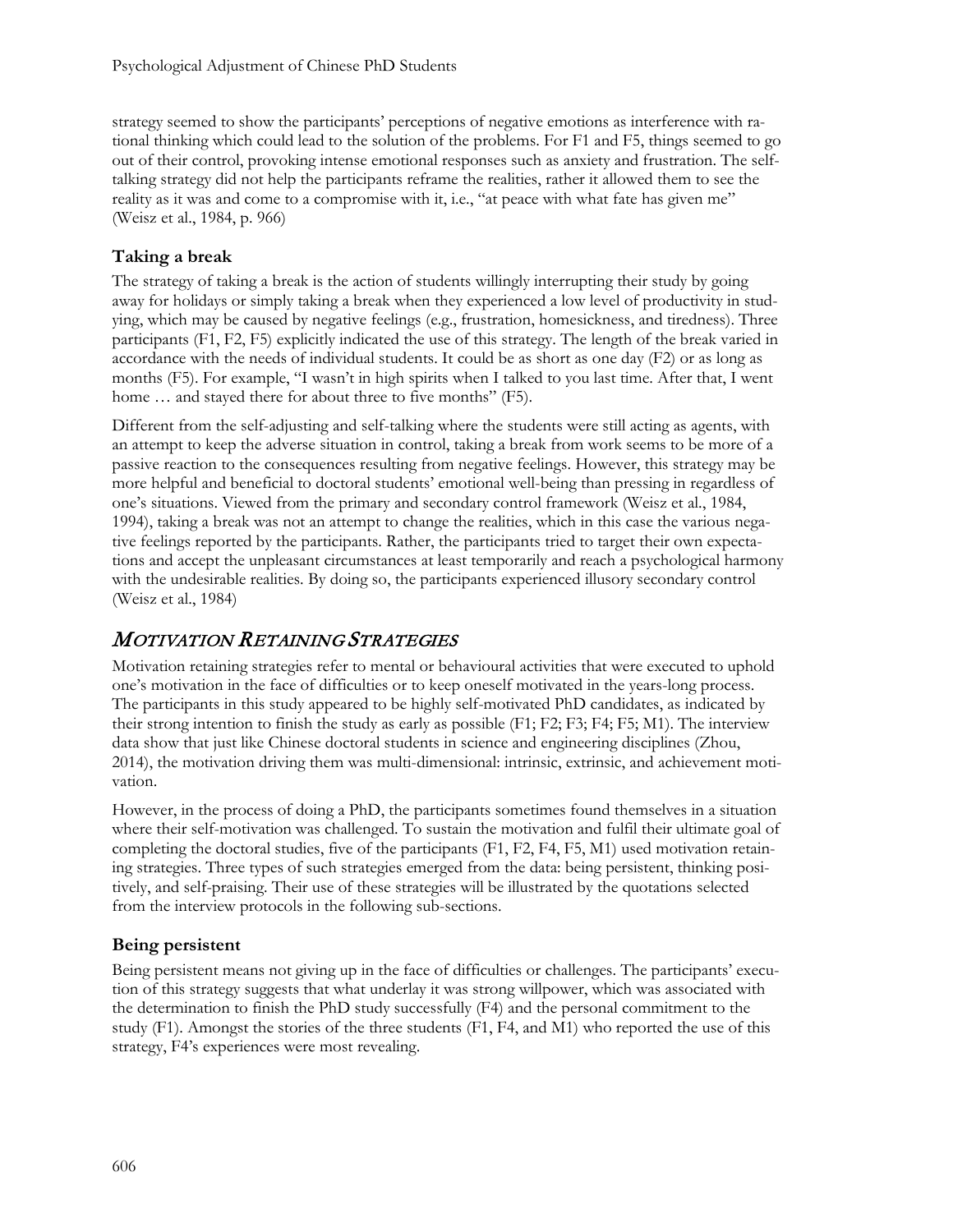F4's experience of part-time study encompassed all sorts of problems that a doctoral student could encounter. She was asked to change her research topic in the middle of her first year of study. In addition to looking after a young family, she had health problems and financial difficulties throughout the years of study. Furthermore, the heavy teaching loads left her with very limited time for her PhD research. At the end of her narration in the storytelling session, F4 said:

Anyway, what strategies do you think I have? No strategies but just not giving up, I think. Being persistent. … Some students … stopped because being a mother takes up too much time. … The reason that I don't stop is that I had been keen to do it [the PhD]. I told myself: 'At first you were so keen to do it. Now because it's difficult, you want to stop. I don't think it's good'. It also contradicts my original ambition. I said, OK, let me persist in doing it*.* (F4)

Being persistent is one of the most inculcated moral qualities to Chinese students and therefore one of the most valued in the Chinese culture. Many ancient stories have been passed down through generations about persistence, and how persistence leads to final success. The idioms and sayings that came from these stories have also become part of the Chinese language. One of the most wellknown sayings to encourage people especially students to keep trying is "If you work at it hard enough, you can grind an iron bar into a needle*.*" Chinese cultural value emphasising efforts is very well expressed in the saying, which is only one example of the large volume of old teachings that has been inculcated into Chinese students since an early age (Hwang, 2012; J. Li, 2003). Keeping persistence regardless of difficulties indicates a highly preferred primary control (Rothbaum et al., 1982; Weisz et al., 1984) in the Chinese culture and was corroborated by Zhou's (2014) findings about Chinese doctoral students specialising in STEM.

#### **Thinking positively**

Thinking positively is the mental activity where students fixed their attention on the bright side of the situation rather than the negative side. Two of the participants' accounts suggested the use of this strategy (F2, F5), which was well represented by F5's story.

To understand F5's application of this strategy, it will be helpful to briefly review the background story first. F5's supervisors did not approve of her first topic which she was very interested in and which was connected to her master's study. This happened after she had worked on it for about one year. This incident had such a strong impact on F5 that she almost withdrew. However, after a period of mental struggle and self-adjustment, F5 decided to carry on, a decision her husband also supported:

I very much wanted to go home. However, after thinking over and over again about whether to stay or to leave, I thought if I went back without finishing the PhD, I might regret it later on. Especially, my husband also said, 'you definitely will be regretful, you'd better continue'. (F5)

Eventually, F5 started afresh. When the third interview was conducted, F5 was in the process of deciding on a new topic, which was related to her teaching experience. Talking about starting again, F5 sounded much more cheerful, "I restarted from the beginning. This orientation will be generally related to my future work interests. So I think it might be a good thing. Once you think this way, you feel better" (F5). This is a good example of positive thinking.

The strategy of thinking positively sometimes could be introduced by others such as supervisors, as in the case of F2:

My supervisors are very encouraging. Sometimes I was very depressed. … One of my supervisors told me, every morning, you say 'I love my research'. I said it's hard to do so. He said if you do it every morning, you'll be fine, you'll feel better*.* (F2)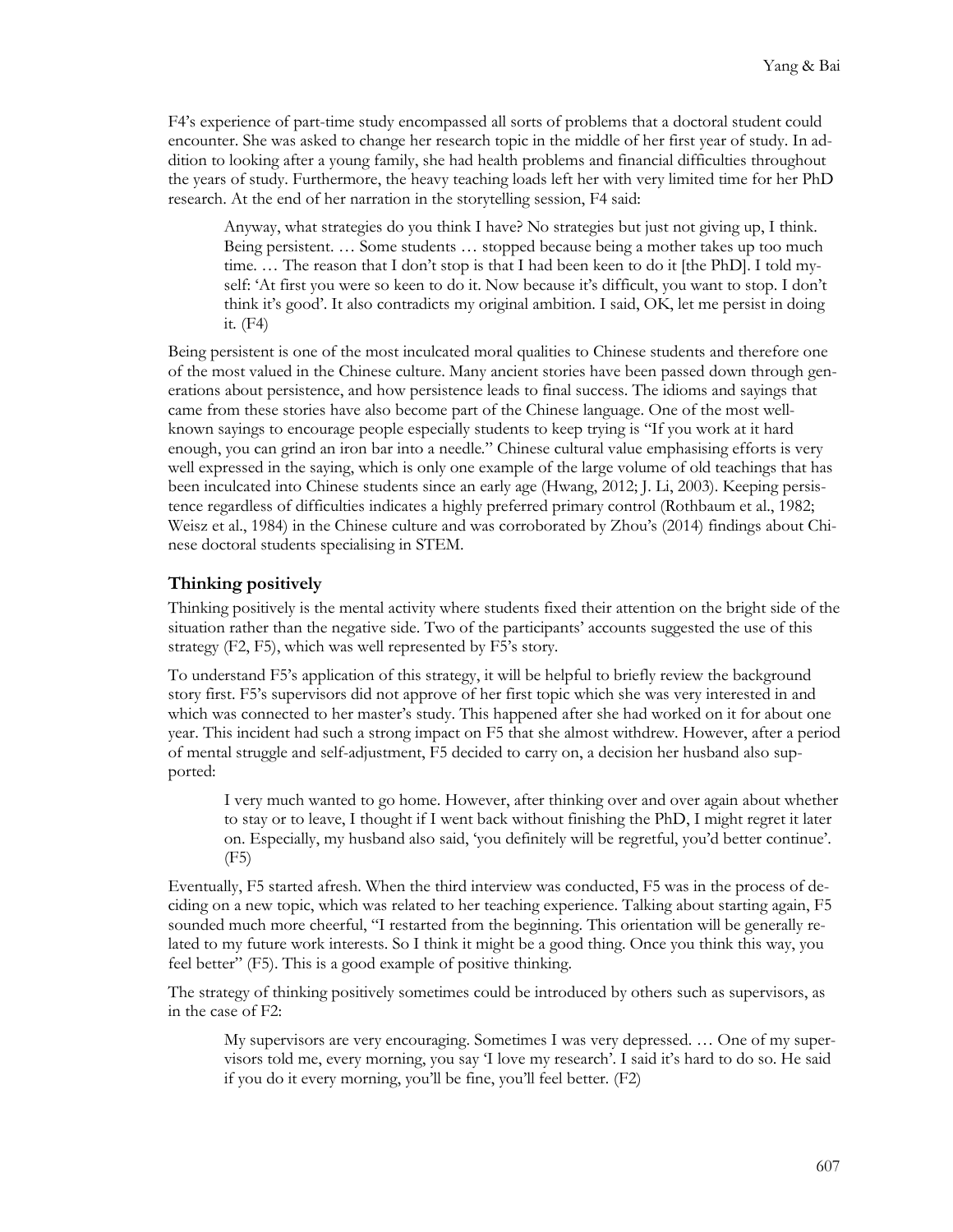F5 and F2's stress-coping strategy of positive thinking is a perfect example of interpretive form of secondary control (Weisz et al., 1984): in a stressful situation, they strived to construe the undesirable reality, transcended it and constructed a new meaning for it (Rothbaum et al., 1982; Weisz et al., 1984).

#### **Self-praising**

The strategy of self-praising involves the students' positive comments on their own work. The use of this strategy was identified in the interview protocol of F2. According to F2, self-praising helped her to stay motivated and build up her confidence. F2 had her plan to write 500 words each day when she had the time. However, to fulfil this task was not easy.

Of course, it's the best if you can write up 500 words. But if you couldn't, it's fine. However, when I write more than that, I feel much rewarded. I would tell myself, 'you've done very well today, having written 600 words'. I think you need to boost your own morale. (F2)

Compared with being persistent, positive thinking and self-praise seem to be more of a value in the Western society than in the Eastern society like China (Boekaerts, 2003). Since the 1980s, more and more Western values have been accepted in Chinese educational setting. The fact that both F2 and F5 had been university teachers may have accounted for the use of these strategies: encouraging students and passing positive comments on them may have been part of their professional life. Like positive thinking, self-praise attempted to enable the participants to focus on the positive things and reward oneself with achievements however small, but self-praising was also different in that the participants were still making an effort to influence the reality. In this case F2 self-praised when she met the self-set daily writing goal, so it seems that she was exercising primary control (Rothbaum et al., 1982; Weisz et al., 1984).

## **DISCUSSION**

The above findings show that Chinese PhD students were under significant psychological stress in their PhD study. Supporting the past literature, the stressors that caused stress among the Chinese doctorial students in our study were supervisory, academic, and psychological, ranging from conflicts of opinion with supervisors, inability to find survey participants and sponsorship, to frustration, loss of motivation, and homesickness. Many a time, they felt helpless, anxious, disappointed, and lonely. In this sense, they were no different from international PhD students in other studies and from other fields (Soong et al., 2015; Walsh, 2010; Winchester-Seeto et al., 2014; Zhou, 2014). However, this study found evidence that was against the maladaptive coping strategies reportedly used by Chinese students studying overseas (Khawaja & Dempsey, 2007, 2008). Instead of resorting to substance use, avoidance, and denial, the Chinese PhD students in this study adopted positive strategies of regulating their emotions and retaining their motivation. Using Weisz and his colleagues' framework in psychology of control (e.g., Rothbaum et al., 1982; Weisz et al., 1984, 1994), our findings show that, while Chinese doctoral students adopted primary control by being persistent and self-praising, they seemed to adopt more illusory and interpretive forms of secondary control to gain a feeling of control just like other Asian doctoral students in the past studies (Soong et al., 2015; McClure, 2005; Zhou, 2014). The data suggest that when faced with stress that influence their emotions, these doctoral students accommodated the stressful situation, accepted the bad luck in their research journey, and attempted to reframe realities to obtain psychological peace. As such, this study not only supports Weisz et al.'s (1984) contention about the cultural tendency in people's approach to control and Heppner et al.'s (2006) general findings about Chinese students' stress coping, but also provides details and nuances of the illusory and interpretive forms of secondary control using qualitative data from the students' perspectives. The following discussion about the Chinese PhD students' stresscoping strategies will be conducted within the frame of the Chinese moral education and the characteristic motivation for learning as outlined in the literature review to explain the above overall conclusion.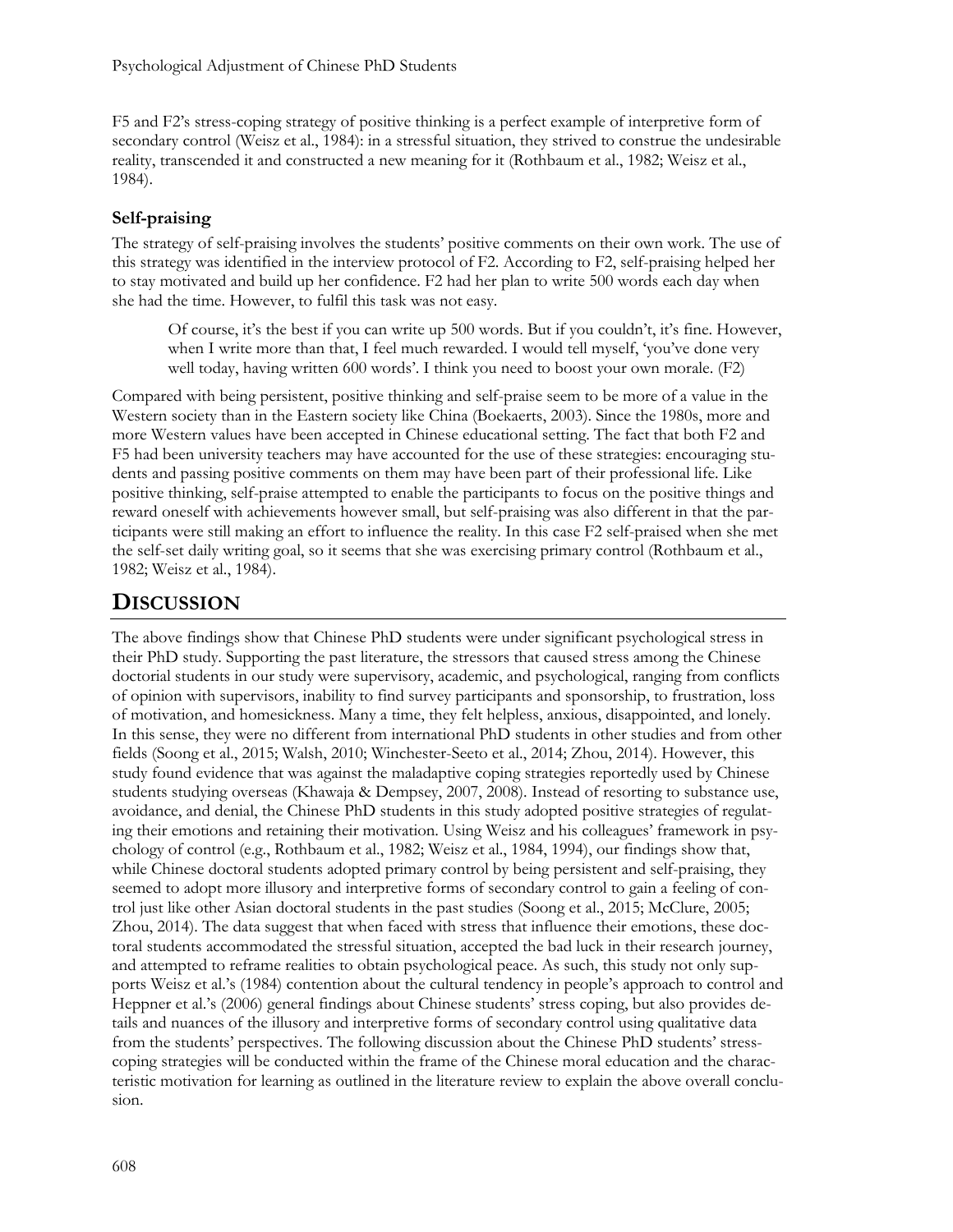Stress causes negative emotions that could be felt throughout the doctoral journey. Emotional resilience is crucial to the successful completion of the doctoral degree (Soong et al., 2015). By self-talking, self-adjusting, and break-taking, the Chinese doctoral students seemed to have successfully managed their adverse emotions. The use of these stress-coping strategies could be explained by their characteristic motivation for learning. As other international students, Chinese students are motivated to study abroad by several factors—interest in pursuing knowledge, the opportunity to experience a different culture (Yang et al., 2017), a better employment prospect, and family expectations (Guerin et al., 2015; Zhou, 2014). However, what distinguishes these Chinese students seems to be the fact that the significance of academic success or failure can go far beyond the personal level (Zhou, 2014), and meeting family expectations can figure as a major motivation for Chinese students to pursue and complete their degree (Soong et al., 2015; Zhou, 2014). In order to fulfil one's own ambition, satisfy one's own inner drive, and possibly more importantly meet the expectations of the significant others, these Chinese doctoral students managed their emotions by adjusting themselves to accommodate the isolation, self-talking to reason with themselves to come to harmony with their frustration, and taking a break to leave the unchangeable realities as they were temporarily but to get refreshed emotionally. This study suggests that Chinese students' characteristic motivation for learning seemed to have driven them to seek secondary control to overcome the strong negative emotions that were usually resulted from desperate situations, supporting Weisz et al.'s (1984) contention that secondary control in stress-coping may be practiced more in the Eastern collective culture. Compared with Morrison-Saunders et al. (2005) that focuses on seeking external social support as strategies for PhD students to manage their emotions, this study highlighted emotion-managing strategies that were built upon individual agency and the socio-cultural orientation of this agency.

PhD study is characterized with originality and can be intellectually stimulating, but most of the time what a doctoral student experiences is stress caused by drudgery, intellectual and social isolation, and various other daunting obstacles. The situation can be worse for international students who experience significant life changes by having to adjust to an unfamiliar academic culture (Soong et al., 2015; Ward et al., 2001). Such challenges, compounded by the various other non-academic stressors (financial, family, and health) could sometimes be demotivating no matter how strongly an individual may be motivated. Our study reveals that Chinese PhD students maintained their motivation through primary control of persistence and self-praising, and secondary control of positive thinking. Compared with their use of secondary control in coping with negative emotions resulted from stress, the strategies they adopted in retaining their motivation involved more primary control. All these participants had completed their bachelor's degree in Mainland China. As the top students in their previous competitive education in China, the moral education they had received emphasizing efforts, persistence, diligence, and optimism (J. Li, 2003; Zhou, 2014) seemed to have prepared them for subsequent doctoral challenges or at least prepared them in this respect. These inculcated values can serve as powerful psychological resources for the participants to draw on when their motivation was not as strong (Zhou, 2014). In addition, the past professional experience of some of the participants also seemed to have contributed to maintaining their motivation. Indeed, these characteristics allowed the Chinese doctoral students to rely on their own willpower to pull through period of low motivation (Zhou, 2014). Instead of attributing temporary failure to innate inability and focusing on the negative at the time of challenges, the Chinese doctoral students believed in efforts, tenacity, and optimism (J. Li, 2003). Such a growth mindset is an important cultural resource for these doctoral students to draw on in the face of adversity and it also benefited their emotional and psychology well-being (Posselt, 2018).

The Chinese PhD students' strategies of regulating emotions and retaining motivation suggest the tendency of using secondary control in stress coping by people from the collectivist culture (Heppner et al., 2006). Of all the six strategies used by the Chinese PhD students, only two were primary control. It appeared that the Chinese doctoral students in this study were more likely to accept the realities when faced with various stressors. Both F5 and F4 unwillingly changed their research topics due to their supervisors' disapproval even though they were one year into their doctoral study. Rather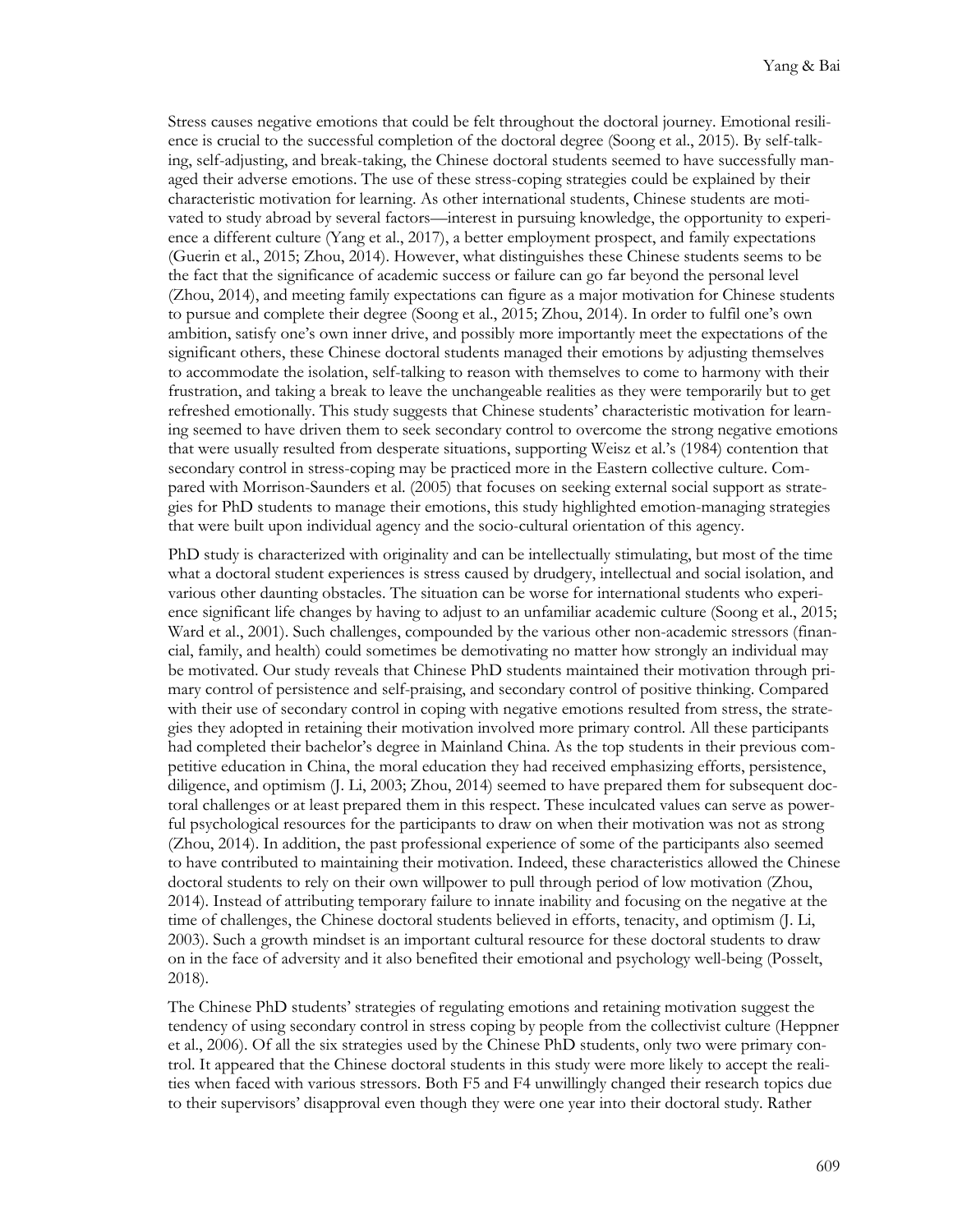than attempting to change their supervisors' decisions, they accepted this outcome. They stresscoped by adjusting their own psychological state, aligning their behavior with their supervisors' decision, reframing the negative situation, and deriving meaning from the adverse stressful situations (Weisz et al., 1984). Realities did not change; and indeed, they were sometimes out of their control. Instead of finding a way to change what seemed to be unchangeable, the Chinese PhD students resorted to reducing the psychological impact by adjusting oneself to suit the non-adjustable realities, thinking positively to keep up their morale, talking to oneself to get relief, and taking a break to stay emotionally stable. By adopting the illusory and interpretive forms of secondary control (Weisz et al., 1984), they seemed to pull through hardships, cope with the stress, and to 'derive feelings of self-esteem and pride from their accomplishments", and "attain transcendental awareness' (Weisz et al., 1984, p. 957).

## **LIMITATIONS**

This study has its limitations. Firstly, only six participants were recruited. Secondly, the participants were homogeneous. Thirdly, only qualitative interviews were adopted in data collection. However, despite the small number and homogeneity of the participants, this study was an in-depth study of the six participants using three rounds of interviews. It intended to provide a thick description of each doctoral student — their backgrounds, their struggles, and their stress-coping strategies, as well as their experiences as a whole. The findings from this study are more illustrative than definitive and, therefore, not intended for generalization. Future research can examine the stress-coping experiences of a large cohort of international students from other cultural traditions and from disciplines other than just social sciences with a more gender-balanced sample. It can examine the issue of stress-coping not only from the individual psychological angle but from institutional, academic, and social perspectives. Researchers can also focus on international doctoral students' negative stress-coping experiences as well as positive experiences to present a balanced picture of the doctoral journey. We have attempted to explore the stress-coping strategies from a cultural lens in this study. However, it may be true that some of these strategies are also practiced by students from other cultures including the Western cultures, but research evidence is lacking in that area. It would be interesting, then, to conduct a cross-cultural study to examine the similarities and differences in the use of stress-coping strategies and find out whether the reported stress-coping strategies are culturally-related in the educational contexts as well or pertinent to the doctoral student cohort.

## **RECOMMENDATIONS**

Western universities can gain important insights from these findings. More proactive support needs to be provided to international doctoral students, especially to those in the social science fields and without any overseas cross-cultural study experience. For example, institutions can initiate support groups for PhD students from the same disciplines where students can express their stress, seek assistance from senior doctoral students, and exchange their strategies. Institutions can also support international doctoral candidates by taking a more flexible approach to policies and procedures concerning doctoral students taking leave both in terms of when it is taken and the duration. Western institutions can provide trainings to supervisors and doctoral student support personnel to increase their cultural awareness. For example, supervisors may need to understand that the Chinese culture of treating teachers with reverence may have prevented some doctoral students from direct confrontation with them and standing up for themselves when there is conflict of opinions. International doctoral students need to be taught and encouraged to act more assertively and proactively to sort out the cognitive mismatch resulting from different cultural traditions. This study also provides implications for international doctoral students: they need to step out of their cultural comfort zone and exercise more primary control in their PhD studies.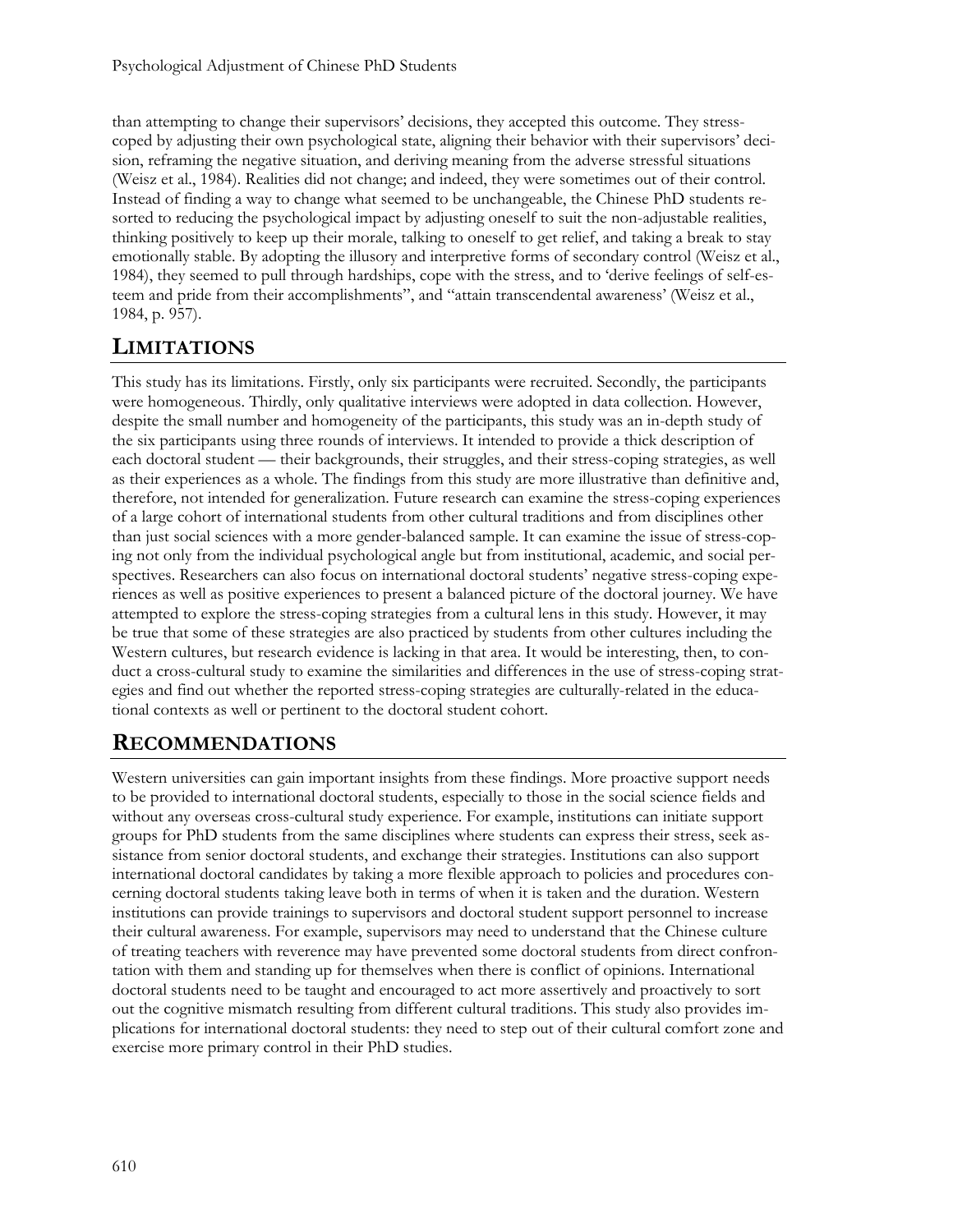### **CONCLUSION**

This qualitative study examined the psychological stress-coping strategies adopted by six Chinese PhD students in social sciences. The findings indicate that these doctoral students' stress-management was positive and effective and reflected their cultural and educational upbringing as well as their strong motivation to complete the PhD study. The study also supported the secondary control theory describing the strategies that people of Asian background usually resort to in time of stress. The findings from this research on doctoral students' stress-coping have four-fold significance: they can equip international doctoral students with strategies to handle their psychological challenges which in turn may enhance their overseas doctoral experiences; they can encourage international doctoral students to be more assertive and use more primary control in the face of stress; they can help doctoral supervisors and institutions/departments to reduce the dropout rates; and they can raise awareness of supervisors and institutions/departments to pay attention to doctoral students' psychological wellbeings.

#### **REFERENCES**

- Ali, A., & Kohun, F. (2007). Dealing with social isolation to minimize doctoral attrition: A four stage framework. *International Journal of Doctoral Studies*, *2*, 33-49.<https://doi.org/10.28945/3082>
- Åkerlind, G., & McAlpine, L. (2017). Supervising doctoral students: Variation in purpose and pedagogy. *Studies in Higher Education, 42*, 1686-1698. <https://doi.org/10.1080/03075079.2015.1118031>
- Alderman, M. K. (2004). *Motivation for achievement: Possibilities for teaching and learning* (2nd ed.). Erlbaum.
- Bagaka's, J. G., Badillo, N., Bransteter, I., & Rispinto. S. (2015). Exploring student success in a doctoral program: The power of mentorship and research engagement. *International Journal of Doctoral Studies*, *10,* 323- 342[. https://doi.org/10.28945/2291](https://doi.org/10.28945/2291)
- Bendemra, H. (2013). Doing a PhD can be a lonely business but it doesn't have to be. *The Conversation*. [http://theconversation.com/doing-](http://theconversation.com/doing-a-phd-can-be-a-lonely-business-but-it-doesnt-have-to-be-19192)a-phd-can-be-a-lonely-business-but-it-doesnt-have-to-be-19192
- Bandura, A. (2018). Toward a psychology of human agency: Pathways and reflections. *Perspectives on Psychological Science, 13*(2), 130-136.<https://doi.org/10.1177/1745691617699280>
- Biggs, J. B., & Watkins, D. A. (1996). The Chinese learner in retrospect. In D. A. Watkins & J. B. Biggs (Eds.), *The Chinese learner: Cultural, psychological and contextual influences* (pp. 269-285). Hong Kong & Melbourne, CERC & ACER.
- Boekaerts, M. (2003). How do students from different cultures motivate themselves for academic learning? In F. Salili & R. Hoosain (Eds.), *Teaching, learning, and motivation in a multicultural context* (pp. 12-31). Information Age Publishing.
- Chiang, K. H. (2003). Learning experience of doctoral students in UK universities. *International Journal of Sociology and Social Policy*, *23*(1/2), 4-32.
- Choy, S., Li, M., & Singh, P. (2015). The Australian doctorate curriculum: Responding to the needs of Asian candidates. *International Journal for Researcher Development*, *6*(2), 165-182. [https://doi.org/10.1108/IJRD-08-](https://doi.org/10.1108/IJRD-08-2014-0024) [2014-0024](https://doi.org/10.1108/IJRD-08-2014-0024)
- Cline, E. M. (2017). *Confucianism, moral education, and childhood development*. [https://www.oxfordhand](https://www.oxfordhandbooks.com/view/10.1093/oxfordhb/9780199935420.001.0001/oxfordhb-9780199935420-e-67)[books.com/view/10.1093/oxfordhb/9780199935420.001.0001/oxfordhb-9780199935420-](https://www.oxfordhandbooks.com/view/10.1093/oxfordhb/9780199935420.001.0001/oxfordhb-9780199935420-e-67)e-67
- Connelly, M. F., & Clandinin, J. D. (1990). Stories of experience and narrative inquiry. *Educational Researcher*, *19*, 2–14.<https://doi.org/10.3102/0013189x019005002>
- Cuthbert, D., & Molla, T. (2015). PhD crisis discourse: A critical approach to the framing of the problem and some Australian 'solution.' *Higher Education*, *69*(1), 33-53[. https://doi.org/10.1007/s10734-014-9760-](https://doi.org/10.1007/s10734-014-9760-y)y
- Devos, C., Boudrenghien, G, Van der Linden, N., Azzi, A., Frenay, M., Galand, B., & Klein, O. (2017). Doctoral students' experiences leading to completion or attrition: A matter of sense, progress and distress. *European Journal of Psychological Education*, *32*, 61-77.<https://doi.org/10.1007/s10212-016-0290-0>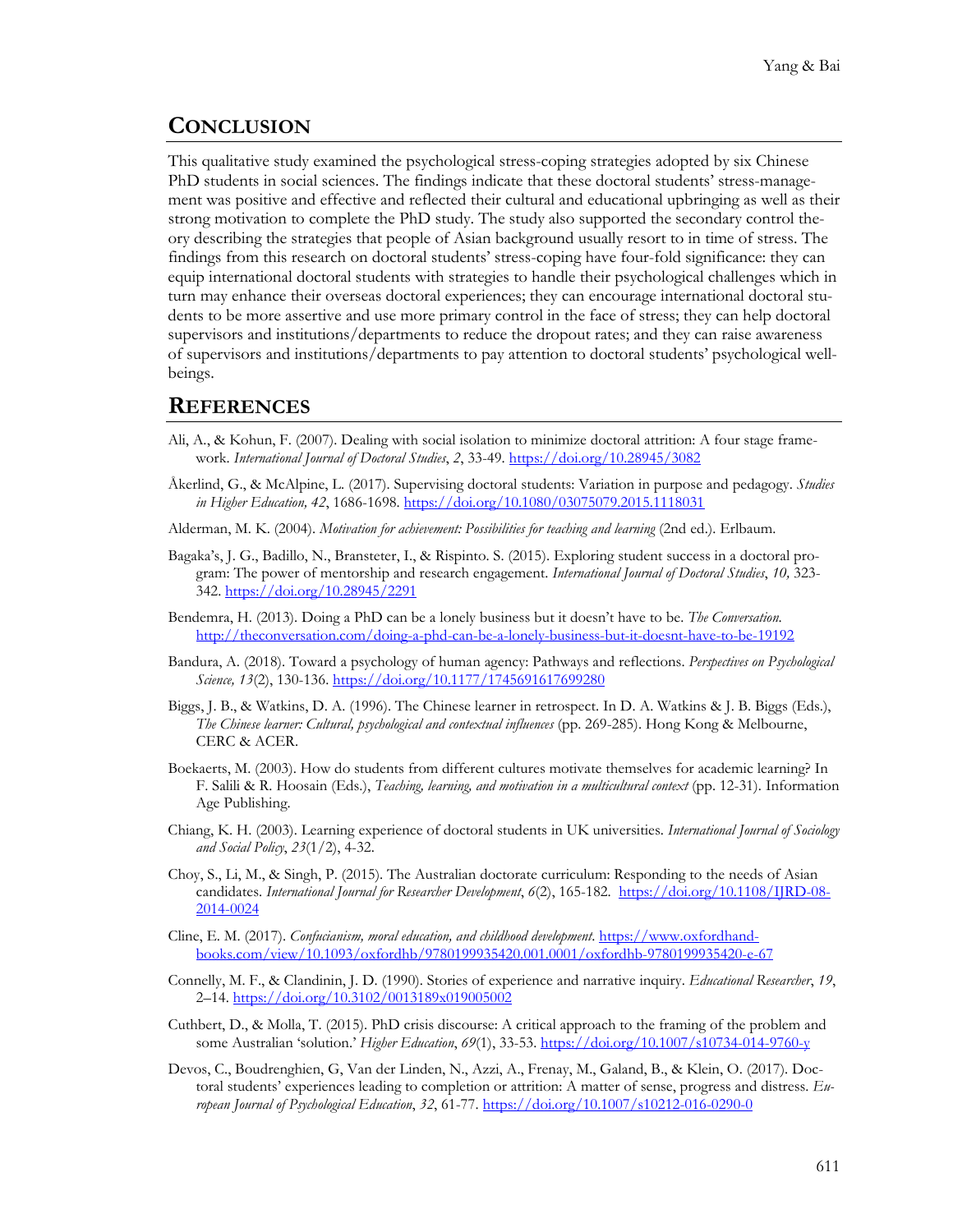- Faghihi, F., Rakow, E. A., & Ethington, C. (1999). *A study of factors related to dissertation progress among doctoral candidates: Focus on students' research self-efficacy as a result of their research training and experiences.* Paper presented at the annual meeting of the American Education Research Association, Montreal, Ontario, Canada. April 19-23.
- Gibbs, G. R. (2002). *Qualitative data analysis: Explorations with NVivo.* Open University Press.
- Golde, C. M. (2005). The role of the department and discipline in doctoral student attrition: Lessons from four departments. *Journal of Higher Education*, *76*(6), 669-700[. https://doi.org/10.1080/00221546.2005.11772304](https://doi.org/10.1080/00221546.2005.11772304)
- Guerin, C., Jayatilaka, A., & Ranasinghe, D. (2015). Why start a higher degree by research? An exploratory factor analysis of motivations to undertake doctoral studies. *Higher Education Research & Development*, *34*(1), 89- 104. <https://doi.org/10.1080/07294360.2014.934663>
- Harman, G. (2003). International PhD students in Australian universities: Financial support, course experience and career plans. *International Journal of Educational Development*, *23*, 339-351. [https://doi.org/10.1016/s0738-](https://doi.org/10.1016/s0738-0593(02)00054-8) [0593\(02\)00054-8](https://doi.org/10.1016/s0738-0593(02)00054-8)
- Heppner, P. P., Heppner, M. J., Lee, D.-G., Wang, Y.–W., Park, H.-J., & Wang, L.-F. (2006). Development and validation of a collectivist coping styles inventory. *Journal of Counselling Psychology*, *53*, 107-125. <https://doi.org/10.1037/t00074-000>
- Hodkinson, C. S, & Poropat, A. E. (2014). Chinese students' participation: The effect of cultural factors. *Education+Training*, *56*(5), 430-446[. https://doi.org/10.1108/et-04-2013-0057](https://doi.org/10.1108/et-04-2013-0057)
- Hwang, K. K. (2012). Life goals and achievement motivation in Confucian society. In K. K. Huang (Ed.), *Foundations of Chinese psychology: Confucian social relations* (pp. 219 –264). Springer. [https://doi.org/10.1007/978-1-](https://doi.org/10.1007/978-1-4614-1439-1_9) [4614-1439-1\\_9](https://doi.org/10.1007/978-1-4614-1439-1_9)
- Janta, H., Lugosi, P., & Brown, L. (2014). Coping with loneliness: A netnographic study of doctoral students. *Journal of Further and Higher Education*, *38*(4), 553-571. <https://doi.org/10.1080/0309877x.2012.726972>
- Jovchelovitch, S., & Bauer, M. W. (2000). Narrative interviewing. In M. W. Bauer & G. Gaskell (Eds.), *Qualitative research with text, image and sound* (pp. 57-74). Sage. <https://books.google.com/books?id=gnCEgt0VopkC&printsec=frontcover#v=onepage&q&f=false>
- Kearns, H., Gardiner, M., & Marshall K. (2008). Innovation in PhD completion: The hardy shall succeed (and be happy!). *Higher Education Research & Development*, *27*(2), 77–89. <https://doi.org/10.1080/07294360701658781>
- Khawaja, N. G., & Dempsey, J. (2007). Psychological distress in international university students: An Australian study. *Australian Journal of Guidance and Counselling*, *17*, 13-27.<https://doi.org/10.1375/ajgc.17.1.13>
- Khawaja, N. G., & Dempsey, J. (2008). A comparison of international and domestic tertiary students in Australia. *Australian Journal of Guidance and Counselling*, *18*, 30-46.<https://doi.org/10.1375/ajgc.18.1.30>
- Kidman J, Manathunga C, & Cornforth, S. (2017). Intercultural PhD supervision: Exploring the hidden curriculum in a social science faculty doctoral programme. *Higher Education Research & Development*, 36(6), 1208-1221. <https://doi.org/10.1080/07294360.2017.1303457>
- Kim, B. S. K., Li, C., & Ng, G. G. (2005). The Asian American values scale-multidimensional: Development, reliability, and validity. *Cultural Diversity and Ethnic Minority Psychology*, *11*, 187-201. <https://doi.org/10.1037/1099-9809.11.3.187>
- Levecque, K., Anseel, F., Beuckelaer, A., Van der Heyden, J., & Gisle, L. (2017). Work organization and mental health problems in PhD students. *Research Policy*, 46(4), 868-879. [https://doi.org/10.1016/j.re](https://doi.org/10.1016/j.respol.2017.02.008)[spol.2017.02.008](https://doi.org/10.1016/j.respol.2017.02.008)
- Li, J. (2003). The core of Confucian learning. *American Psychologist*, *58*(2), 146-147. <https://doi.org/10.1037/0003-066X.58.2.146>
- Li, M. (1990). Moral education in the People's Republic of China. *Journal of Moral Education, 19*(3), 159-171. <https://doi.org/10.1080/0305724900190302>
- Lieblich, A., Tuval-Mashiach, R., & Zilber, T. (Eds.). (1998). *Narrative research: Reading, analysis, and interpretation*. Sage. <https://doi.org/10.4135/9781412985253>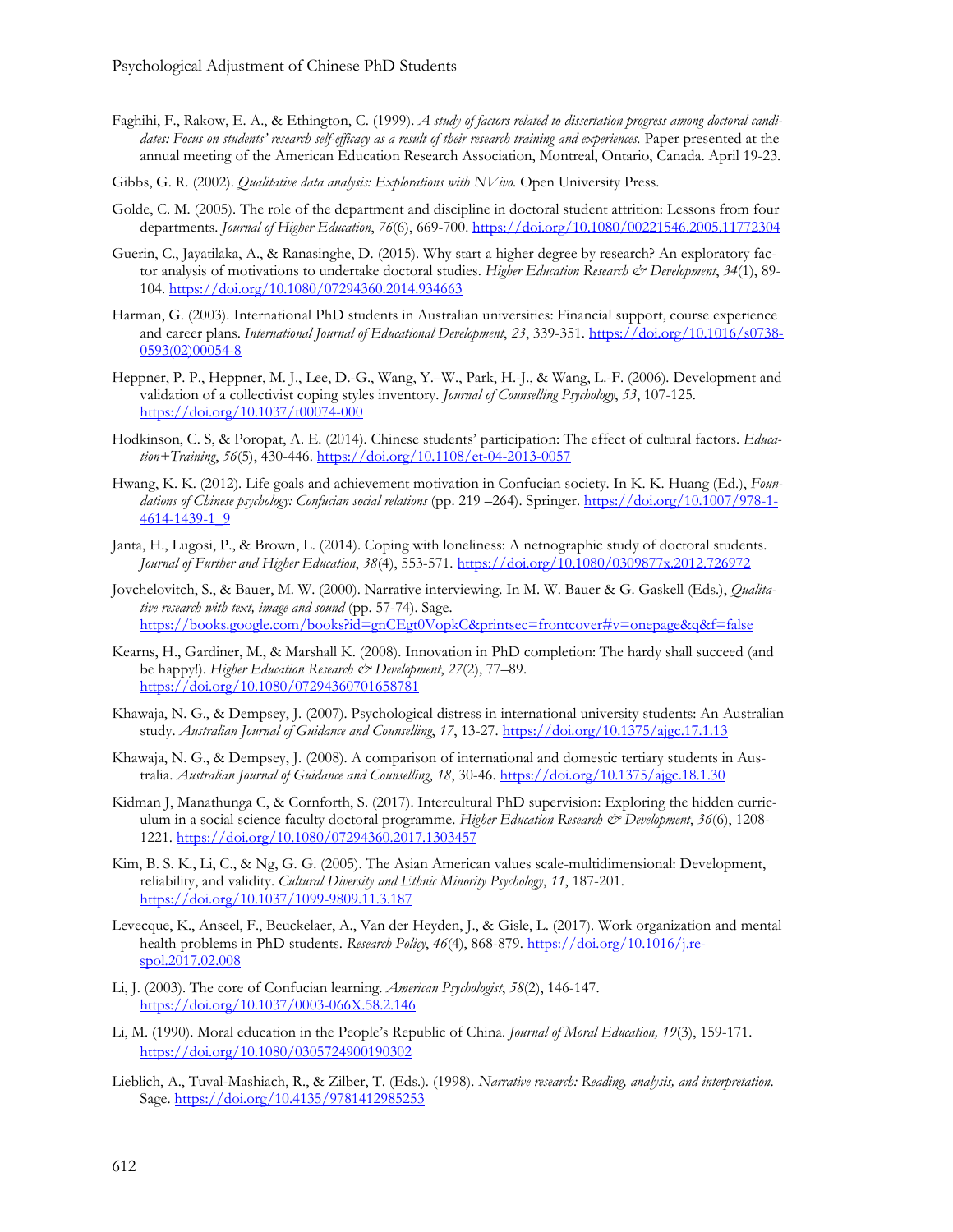- Lyons, N., & LaBoskey, V. K. (Eds.). (2002). *Narrative inquiry in practice: Advancing the knowledge of teaching*. Practitioner inquiry series. Teachers College Press.
- Martinez, E, Ordu, C, Sala, M. R. D, & McFarlane, A. (2013). Striving to obtain a school-work-life balance: The full-time doctoral student. *International Journal of Doctoral Studies*. [https://pdfs.seman](https://pdfs.semanticscholar.org/1d0a/9f30be5fd6684a4761f0f0751283b290b5db.pdf)[ticscholar.org/1d0a/9f30be5fd6684a4761f0f0751283b290b5db.pdfM](https://pdfs.semanticscholar.org/1d0a/9f30be5fd6684a4761f0f0751283b290b5db.pdf)erriam, S. B. (1998). *Qualitative Research and Case Study Applications in Education*. San Francisco: Jossey-Bass Inc., Publishers.
- McClure, J. W. (2005). Preparing a laboratory-based thesis: Chinese international research students' experiences of supervision. *Teaching in Higher Education*, *10*(1), 3-16. https://doi.org/10.1080/1356251052000291530
- McCormack, C. (2005). Is non-completion a failure or a new beginning? Research non-completion from a student's perspective. *Higher Education Research & Development*, *24*(3), 233-247. <https://doi.org/10.1080/07294360500153968>
- Morrison-Saunders, A., Moore, S. A., Newsome, D., & Newsome, J. (2005). *Reflecting on the role of emotions in the PhD process*. In 14th Annual Teaching Learning Forum, 3-4 February 2005, Murdoch University, Western Australia.
- National Science Foundation. (2019). *Survey of earned doctorates*. [https://ncses.nsf.gov/pubs/nsf20301/data-ta](https://ncses.nsf.gov/pubs/nsf20301/data-tables)[bles](https://ncses.nsf.gov/pubs/nsf20301/data-tables)
- Oerter, R., Oerter, R., Agostani, H., Kim, H., & Wibowo, S. (1996). The concept of human nature in East Asia: Etic and emic characteristics. *Culture & Psychology, 2*(1), 9-15.<https://doi.org/10.1177/1354067x9621002>
- Parry, S. (1998). Disciplinary discourse in doctoral theses. *Higher Education, 36*, 273–299.
- Patton, M. Q. (1990). *Qualitative evaluation and research methods* (2<sup>nd</sup> ed.). Sage.
- Posselt, J. (2018). Normalizing struggle: Dimensions of faculty support for doctoral students and implications for persistence and well-Being. *The Journal of Higher Education, 89*(6), 988-1013. <https://doi.org/10.1080/00221546.2018.1449080>
- Rothbaum, F., Weisz, J. R., & Snyder, S. S. (1982). Changing the world and changing the self: A two-process model of perceived control. *Journal of Personality and Social Psychology*, *42*(1), 5-37. <https://doi.org/10.1037/0022-3514.42.1.5>
- Rudd, E. (1985). *A new look at postgraduate failure.* Society for Research in Higher Education and NFER-Nelson.
- Salili, F., Chiu, C., & Lai, S. (2001) The influence of culture and context on students' motivational orientation and performance. In F. Salili, C. Y. Chiu, & Y. Y. Hong (Eds.), *Student motivation* (pp. 221-247). Plenum Series on Human Exceptionality. Springer. [https://doi.org/10.1007/978-1-4615-1273-8\\_11](https://doi.org/10.1007/978-1-4615-1273-8_11)
- Smith, R. A., & Khawaja, N. G. (2011). A review of the acculturation experiences of international students. *International Journal of Intercultural Relations*, *35*(6), 699-713.<https://doi.org/10.1016/j.ijintrel.2011.08.004>
- Soong, H., Tran, L. T., & Hiep, P. H. (2015). Being and becoming an intercultural doctoral student: Reflective autobiographical narratives. *Reflective Practice*, *16*(4), 435-448. <https://doi.org/10.1080/14623943.2015.1023276>
- Trice, A. G., & Yoo, J. E. (2007). International graduate students' perceptions of their academic experience. *Journal of Research in International Education*, *6*(1), 41-66. <https://doi.org/10.1177/1475240907074788>
- Tu, W.–M. (1990). The Confucian tradition in Chinese history. In P. S. Ropp (Ed.), *Heritage of China: Contemporary perspectives on Chinese civilization* (pp. 112-137). University of California Press.
- Tweed, R. G., & Lehman, D. R. (2002). Learning considered within a cultural context: Confucian and Socratic approaches. *American Psychologist*, *57*(2), 88-99.<https://doi.org/10.1037/0003-066x.57.2.89>
- Waight, E., & Giordano, A. (2018). Doctoral students' access to non-academic support for mental health, *International Journal of Higher Education Policy and Management*, *40*(4), 391-412. <https://doi.org/10.1080/1360080x.2018.1478613>
- Walsh, E. (2010) A model of research group microclimate: Environmental and cultural factors affecting the experiences of overseas research students in the UK. *Studies in Higher Education*, *35*(5), 545-560. <https://doi.org/10.1080/03075070903243092>